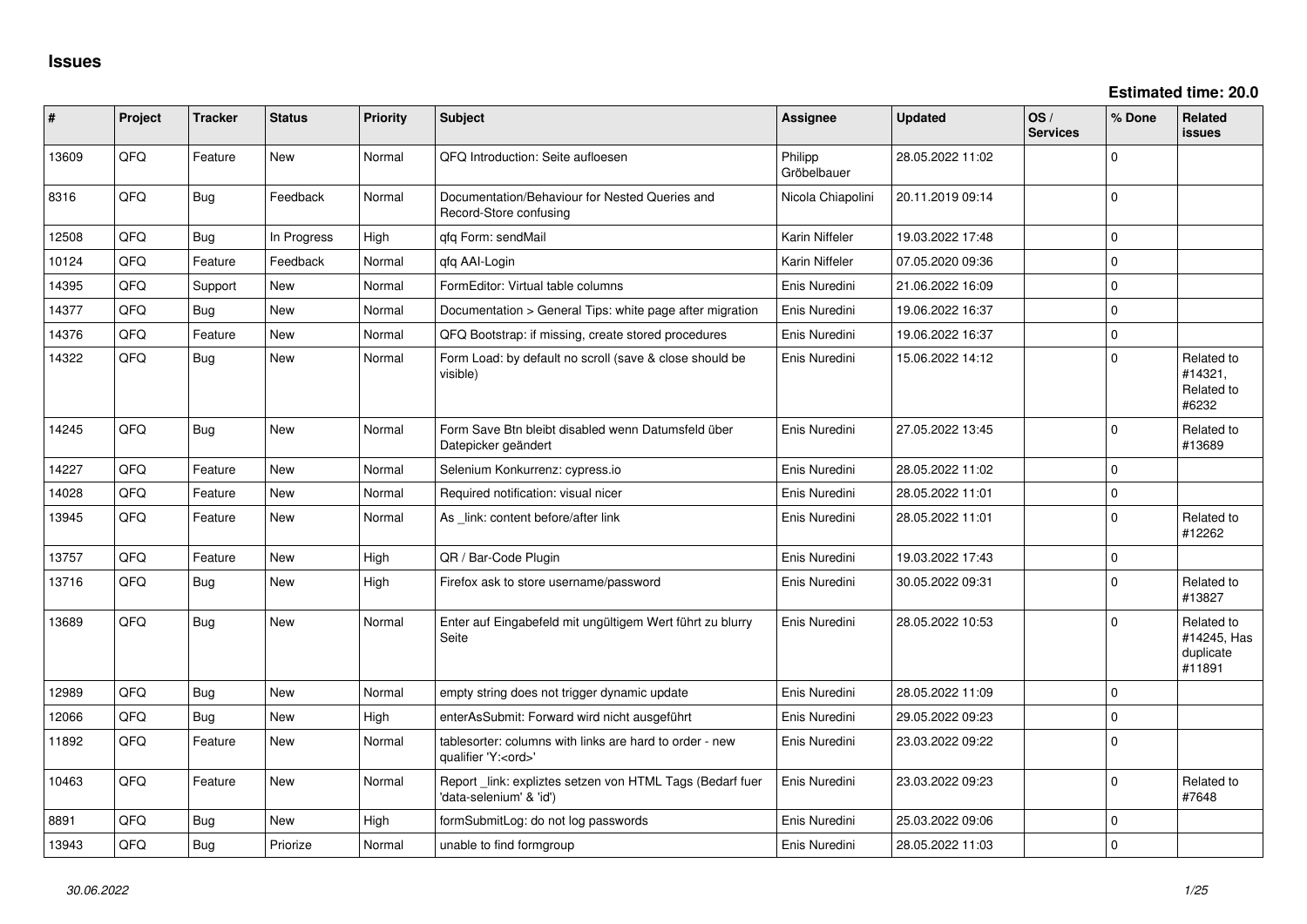| $\pmb{\sharp}$ | Project | <b>Tracker</b> | <b>Status</b>     | <b>Priority</b> | <b>Subject</b>                                                                       | Assignee       | <b>Updated</b>   | OS/<br><b>Services</b> | % Done      | Related<br><b>issues</b>                                                                                                                                              |
|----------------|---------|----------------|-------------------|-----------------|--------------------------------------------------------------------------------------|----------------|------------------|------------------------|-------------|-----------------------------------------------------------------------------------------------------------------------------------------------------------------------|
| 13900          | QFQ     | Feature        | Priorize          | Normal          | Selenium: Check das Cookie/PDF funktioniert                                          | Enis Nuredini  | 25.03.2022 12:45 |                        | $\mathbf 0$ |                                                                                                                                                                       |
| 10569          | QFQ     | Feature        | Priorize          | Normal          | link _blank more safe                                                                | Enis Nuredini  | 25.03.2022 12:44 |                        | $\mathbf 0$ |                                                                                                                                                                       |
| 14320          | QFQ     | Feature        | ToDo              | Normal          | Allow specific HTML Tags and Attributes: general, TinyMCE   Enis Nuredini            |                | 17.06.2022 10:44 |                        | $\mathbf 0$ | Related to<br>#12664,<br>Related to<br>#12039,<br>Related to<br>#11702,<br>Related to<br>#7239,<br>Related to<br>#3708,<br>Related to<br>#3646,<br>Related to<br>#880 |
| 14303          | QFQ     | <b>Bug</b>     | ToDo              | Normal          | datetime broken with picker                                                          | Enis Nuredini  | 17.06.2022 09:02 |                        | $\mathbf 0$ | Related to<br>#12630                                                                                                                                                  |
| 13899          | QFQ     | <b>Bug</b>     | ToDo              | Normal          | Selenium: zum laufen bringen                                                         | Enis Nuredini  | 25.03.2022 10:24 |                        | 0           |                                                                                                                                                                       |
| 12262          | QFQ     | Feature        | ToDo              | Normal          | Form buttons on top: more customable                                                 | Enis Nuredini  | 17.06.2022 10:44 |                        | $\mathbf 0$ | Related to<br>#13945, Has<br>duplicate<br>#4046, Has<br>duplicate<br>#10080                                                                                           |
| 12630          | QFQ     | Feature        | In Progress       | Normal          | Input: date[time]: min / max values                                                  | Enis Nuredini  | 20.06.2022 18:31 |                        | $\mathbf 0$ | Related to<br>#10096,<br>Related to<br>#14302,<br>Related to<br>#14303                                                                                                |
| 13572          | QFQ     | Feature        | Feedback          | Normal          | Form Load: misleading error message on trying to load non<br>existent primary record | Enis Nuredini  | 16.05.2022 23:16 |                        | 100         |                                                                                                                                                                       |
| 13767          | QFQ     | <b>Bug</b>     | Feedback          | Normal          | date/time-picker: required shows up/down button orange                               | Enis Nuredini  | 16.05.2022 23:16 |                        | $\mathbf 0$ |                                                                                                                                                                       |
| 11630          | QFQ     | <b>Bug</b>     | Feedback          | High            | Bitte check ob CALL() in 20.11.0 noch so funktioniert wie in<br>20.4.1               | Enis Nuredini  | 28.05.2022 13:45 |                        | $\mathbf 0$ | Related to<br>#11325                                                                                                                                                  |
| 10782          | QFQ     | Feature        | Feedback          | Normal          | Tiny MCE: Image Upload                                                               | Enis Nuredini  | 16.05.2022 23:16 |                        | 0           | Related to<br>#12452                                                                                                                                                  |
| 9052           | QFQ     | Feature        | Feedback          | High            | Report: CodeMirror with SQL Syntax Highlight in FE                                   | Enis Nuredini  | 08.06.2022 10:25 |                        | $\mathbf 0$ |                                                                                                                                                                       |
| 13608          | QFQ     | Feature        | Some day<br>maybe | Normal          | Automatic Browser Language Redirect                                                  | Enis Nuredini  | 17.06.2022 08:35 |                        | $\mathbf 0$ |                                                                                                                                                                       |
| 3613           | QFQ     | Bug            | Some day<br>maybe | Normal          | note /note unchecked -> note div (col-md) wird weiterhin<br>gerendert                | Elias Villiger | 01.02.2020 23:19 |                        | 100         |                                                                                                                                                                       |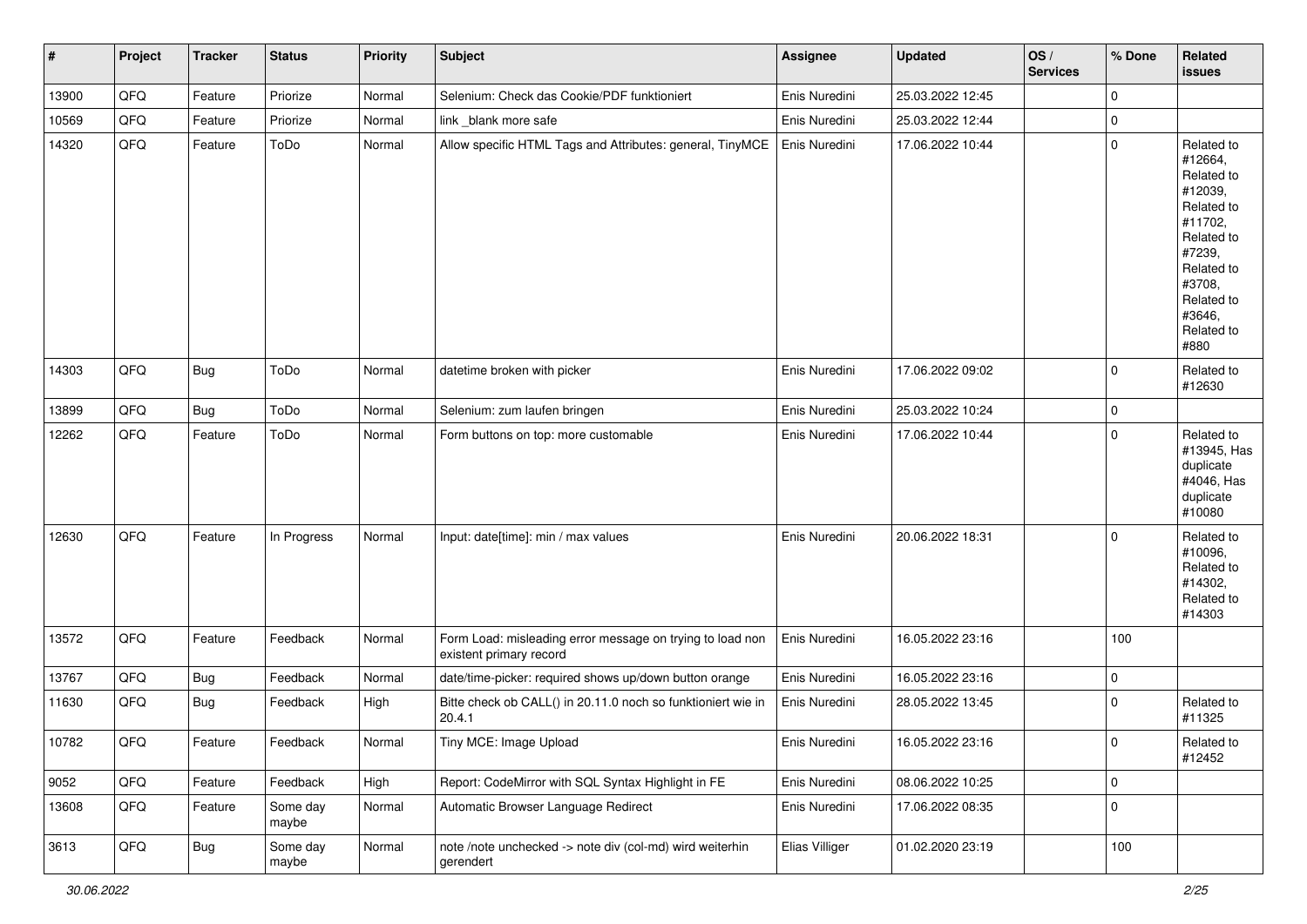| #     | Project | <b>Tracker</b> | <b>Status</b> | <b>Priority</b> | <b>Subject</b>                                                                           | <b>Assignee</b>     | <b>Updated</b>   | OS/<br><b>Services</b> | % Done      | Related<br>issues                                                      |
|-------|---------|----------------|---------------|-----------------|------------------------------------------------------------------------------------------|---------------------|------------------|------------------------|-------------|------------------------------------------------------------------------|
| 11347 | QFQ     | Bug            | Feedback      | Normal          | If Bedingungen funktionieren nicht korrekt                                               | Christoph Fuchs     | 21.03.2021 20:37 |                        | 0           |                                                                        |
| 12632 | QFQ     | Feature        | <b>New</b>    | Normal          | TinyMCE: Prepare CSS classes for images                                                  | Carsten Rose        | 04.06.2021 14:35 |                        | 100         | Blocked by<br>#12186                                                   |
| 10115 | QFQ     | Feature        | <b>New</b>    | Normal          | TypeAhead: static list                                                                   | Carsten Rose        | 26.02.2020 16:42 |                        | 100         |                                                                        |
| 9275  | QFQ     | Bug            | New           | Normal          | autcron: t3 page, which takes to long to respond, is not<br>reported properly            | Carsten Rose        | 01.02.2020 23:22 |                        | 100         |                                                                        |
| 6609  | QFQ     | Feature        | New           | Normal          | Formlet: JSON API erweitern                                                              | Carsten Rose        | 01.02.2020 23:21 |                        | 50          |                                                                        |
| 14305 | QFQ     | Bug            | New           | Normal          | Inline Report editing does not create history entries                                    | Carsten Rose        | 10.06.2022 11:55 |                        | 0           |                                                                        |
| 14304 | QFQ     | <b>Bug</b>     | New           | Normal          | table sorter view safer does not work                                                    | Carsten Rose        | 10.06.2022 11:49 |                        | $\mathbf 0$ |                                                                        |
| 14233 | QFQ     | <b>Bug</b>     | New           | Normal          | AS _link: question - HTML is not rendered                                                | Carsten Rose        | 28.05.2022 11:02 |                        | $\pmb{0}$   |                                                                        |
| 14187 | QFQ     | Feature        | New           | High            | qfq.log: show current URL                                                                | Carsten Rose        | 28.05.2022 11:02 |                        | $\mathbf 0$ | Related to<br>#13933,<br>Related to<br>#12532,<br>Related to<br>#11893 |
| 14091 | QFQ     | Bug            | <b>New</b>    | Normal          | inconsistent template path for twig                                                      | Carsten Rose        | 19.04.2022 18:36 |                        | $\mathbf 0$ |                                                                        |
| 14090 | QFQ     | Feature        | New           | Normal          | Nützliche _script funktionen                                                             | Carsten Rose        | 28.05.2022 11:03 |                        | $\mathbf 0$ |                                                                        |
| 14077 | QFQ     | <b>Bug</b>     | New           | Normal          | As _link: Attribute 'class' missing by r:1 and r:3 - but should<br>set                   | Carsten Rose        | 28.05.2022 11:02 |                        | $\Omega$    | Related to<br>#5342,<br>Related to<br>#4343                            |
| 13843 | QFQ     | Feature        | New           | Normal          | Create JWT via QFQ                                                                       | Carsten Rose        | 19.03.2022 17:42 |                        | $\mathbf 0$ |                                                                        |
| 13841 | QFQ     | Feature        | New           | Normal          | Create PDF via iText - evaluate                                                          | <b>Carsten Rose</b> | 19.03.2022 17:42 |                        | 0           |                                                                        |
| 13706 | QFQ     | <b>Bug</b>     | New           | Normal          | Wrong CheckType in FieldElement LastStatus of Form Cron   Carsten Rose                   |                     | 21.01.2022 18:20 |                        | $\mathbf 0$ |                                                                        |
| 13700 | QFQ     | Feature        | <b>New</b>    | Normal          | Redesign qfq.io Seite                                                                    | Carsten Rose        | 19.03.2022 17:43 |                        | $\mathbf 0$ |                                                                        |
| 13659 | QFQ     | Bug            | New           | Normal          | wrong sanitize class applied to R-store                                                  | Carsten Rose        | 15.01.2022 14:23 |                        | 0           |                                                                        |
| 13592 | QFQ     | <b>Bug</b>     | New           | Normal          | QFQ Build Queue: das vergeben von Tags klappt nicht. Es<br>werden keine Releases gebaut. | Carsten Rose        | 19.03.2022 17:45 |                        | $\Omega$    |                                                                        |
| 13467 | QFQ     | Feature        | New           | Normal          | ChangeLog Generator                                                                      | Carsten Rose        | 19.03.2022 17:46 |                        | 0           | Related to<br>#11460                                                   |
| 13460 | QFQ     | <b>Bug</b>     | New           | Normal          | Doc: Password set/reset  password should not processed<br>with 'html encode'             | Carsten Rose        | 19.03.2022 17:46 |                        | 0           |                                                                        |
| 13451 | QFQ     | Bug            | New           | Normal          | Character Counter / Max Character: Problem in Safari                                     | Carsten Rose        | 15.04.2022 17:18 |                        | $\pmb{0}$   |                                                                        |
| 13354 | QFQ     | Feature        | New           | Normal          | Using Websocket in QFQ                                                                   | Carsten Rose        | 10.11.2021 15:47 |                        | 0           |                                                                        |
| 13332 | QFQ     | Bug            | New           | Normal          | Multi Form: Required Felder werden visuell nicht markiert.                               | Carsten Rose        | 19.03.2022 17:47 |                        | $\pmb{0}$   |                                                                        |
| 13331 | QFQ     | Bug            | New           | Normal          | Multi Form: Clear Icon misplaced                                                         | Carsten Rose        | 19.03.2022 17:47 |                        | $\pmb{0}$   |                                                                        |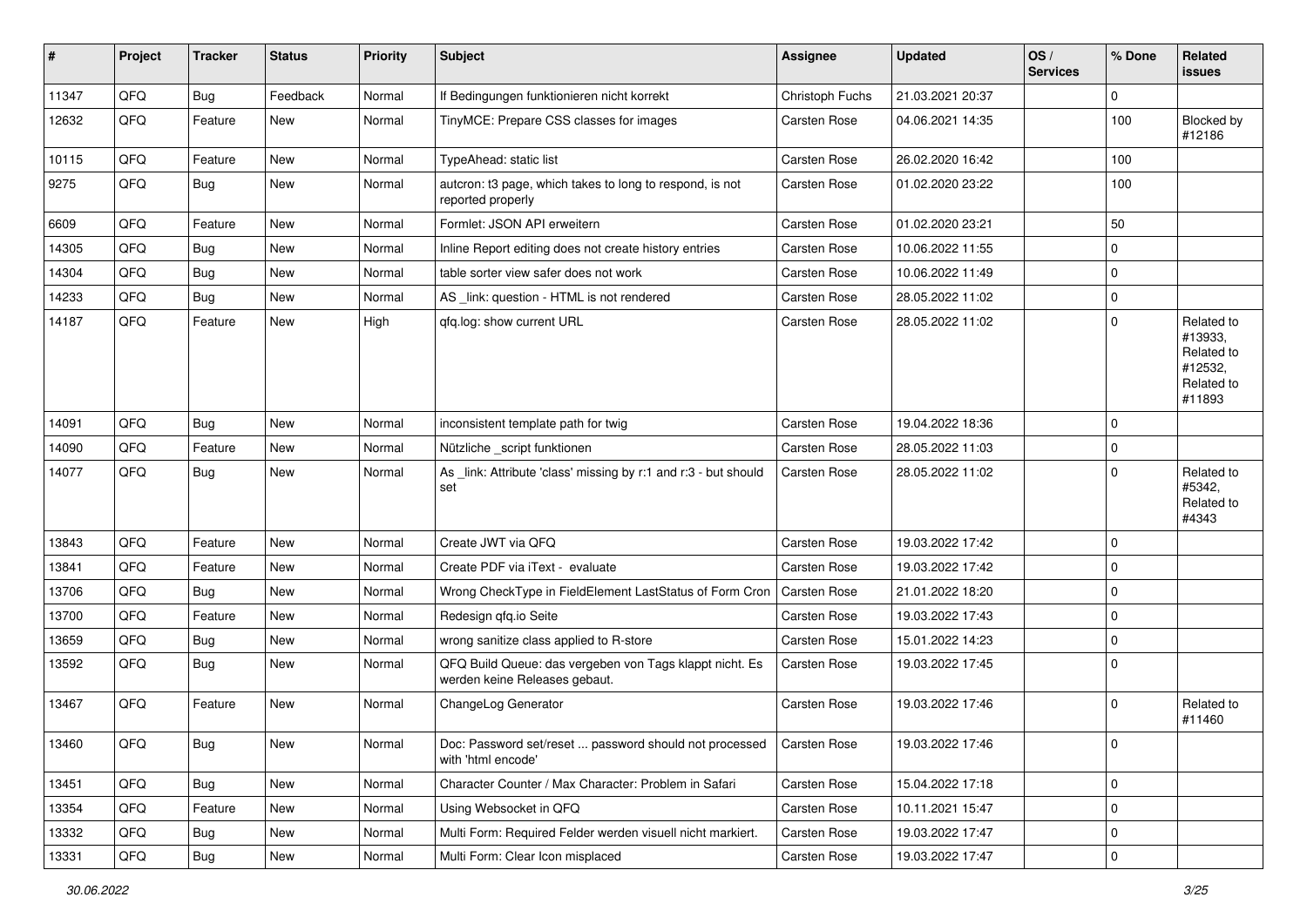| #     | Project | <b>Tracker</b> | <b>Status</b> | <b>Priority</b> | <b>Subject</b>                                                                                                                                      | <b>Assignee</b>     | <b>Updated</b>   | OS/<br><b>Services</b> | % Done      | <b>Related</b><br><b>issues</b>               |
|-------|---------|----------------|---------------|-----------------|-----------------------------------------------------------------------------------------------------------------------------------------------------|---------------------|------------------|------------------------|-------------|-----------------------------------------------|
| 12974 | QFQ     | Bug            | New           | High            | Sanitize Queries in Action-Elements                                                                                                                 | Carsten Rose        | 07.12.2021 17:19 |                        | $\Omega$    |                                               |
| 12716 | QFQ     | Bug            | <b>New</b>    | Normal          | template group: Pattern only applied to first instance                                                                                              | <b>Carsten Rose</b> | 19.03.2022 17:47 |                        | $\Omega$    |                                               |
| 12714 | QFQ     | <b>Bug</b>     | <b>New</b>    | Normal          | Conversion of GIF to PDF broken when GIF contains Alpha.                                                                                            | Carsten Rose        | 19.03.2022 17:49 |                        | $\Omega$    |                                               |
| 12702 | QFQ     | Bug            | <b>New</b>    | High            | templateGroup: broken in multiDb Setup                                                                                                              | Carsten Rose        | 14.12.2021 16:02 |                        | $\mathbf 0$ |                                               |
| 12679 | QFQ     | Feature        | <b>New</b>    | Normal          | tablesorter: custom column width                                                                                                                    | Carsten Rose        | 16.06.2021 11:10 |                        | $\mathbf 0$ |                                               |
| 12670 | QFQ     | Bug            | <b>New</b>    | High            | Dropdown-Menu classes können nicht mehr angegeben<br>werden                                                                                         | Carsten Rose        | 07.12.2021 17:19 |                        | $\mathbf 0$ |                                               |
| 12664 | QFQ     | Feature        | <b>New</b>    | Normal          | TinyMCE: report/remove malicous HTML/JS Code                                                                                                        | Carsten Rose        | 19.03.2022 17:47 |                        | $\Omega$    | Related to<br>#14320                          |
| 12603 | QFQ     | Feature        | <b>New</b>    | Normal          | Dropdown (Select), Radio, checkbox:<br>itemListAlways={{!SELECT key, value}}                                                                        | Carsten Rose        | 19.03.2022 17:47 |                        | $\mathbf 0$ |                                               |
| 12581 | QFQ     | Bug            | New           | Normal          | Form.forward=close: Record 'new' in new browser tab ><br>save (& close) >> Form is not reloaded with new created<br>record id and stays in mode=new | Carsten Rose        | 19.03.2022 17:48 |                        | $\Omega$    |                                               |
| 12545 | QFQ     | Bug            | <b>New</b>    | Urgent          | sgl.log not created / updated                                                                                                                       | Carsten Rose        | 14.12.2021 16:02 |                        | $\Omega$    |                                               |
| 12544 | QFQ     | Feature        | <b>New</b>    | High            | a) ' AS _link' new also as ' AS _format', b) sortierung via<br>'display: none;', c) '_format' benoeitgt nicht zwingend<br>u/U/p/m/z/d               | Carsten Rose        | 14.12.2021 16:03 |                        | $\Omega$    |                                               |
| 12532 | QFQ     | Feature        | New           | High            | SIP-Parameter bei Seitenaufruf in Browser-Console<br>anzeigen                                                                                       | <b>Carsten Rose</b> | 07.12.2021 17:19 |                        | $\Omega$    | Related to<br>#11893.<br>Related to<br>#14187 |
| 12520 | QFQ     | Bug            | <b>New</b>    | Normal          | Switch FE User: still active even FE User session expired                                                                                           | Carsten Rose        | 19.03.2022 17:48 |                        | $\mathbf 0$ |                                               |
| 12513 | QFQ     | <b>Bug</b>     | <b>New</b>    | High            | Implement server side check of maxlength                                                                                                            | Carsten Rose        | 07.12.2021 17:19 |                        | $\mathbf 0$ |                                               |
| 12512 | QFQ     | <b>Bug</b>     | <b>New</b>    | Normal          | Some MySQL Installation can't use 'stored procedures'                                                                                               | Carsten Rose        | 19.03.2022 17:48 |                        | $\Omega$    |                                               |
| 12480 | QFQ     | Feature        | <b>New</b>    | Normal          | If QFQ upgrade is running, block further request                                                                                                    | Carsten Rose        | 03.05.2021 20:45 |                        | $\Omega$    |                                               |
| 12477 | QFQ     | Feature        | New           | Normal          | Support for refactoring: Form, FormElement, diverse<br>Tabellen/Spalten, tt-content Records                                                         | Carsten Rose        | 03.05.2021 20:45 |                        | $\Omega$    |                                               |
| 12474 | QFQ     | Feature        | <b>New</b>    | Normal          | Check BaseConfigURL if it is given and the the last char is '                                                                                       | Carsten Rose        | 03.05.2021 20:45 |                        | $\mathbf 0$ |                                               |
| 12468 | QFQ     | <b>Bug</b>     | <b>New</b>    | Urgent          | Form: update Form.title after save                                                                                                                  | Carsten Rose        | 03.05.2021 21:12 |                        | $\mathbf 0$ |                                               |
| 12465 | QFQ     | Feature        | <b>New</b>    | Normal          | QFQ Function: use in FE to fill StoreRecord                                                                                                         | Carsten Rose        | 05.05.2021 21:58 |                        | $\mathbf 0$ |                                               |
| 12413 | QFQ     | Feature        | New           | Normal          | STORE_TYPO3: enhance for {{be_users.email:T}},<br>{{fe_users.email:T}}                                                                              | Carsten Rose        | 03.05.2021 20:45 |                        | $\Omega$    | Related to<br>#12412,<br>Related to<br>#10012 |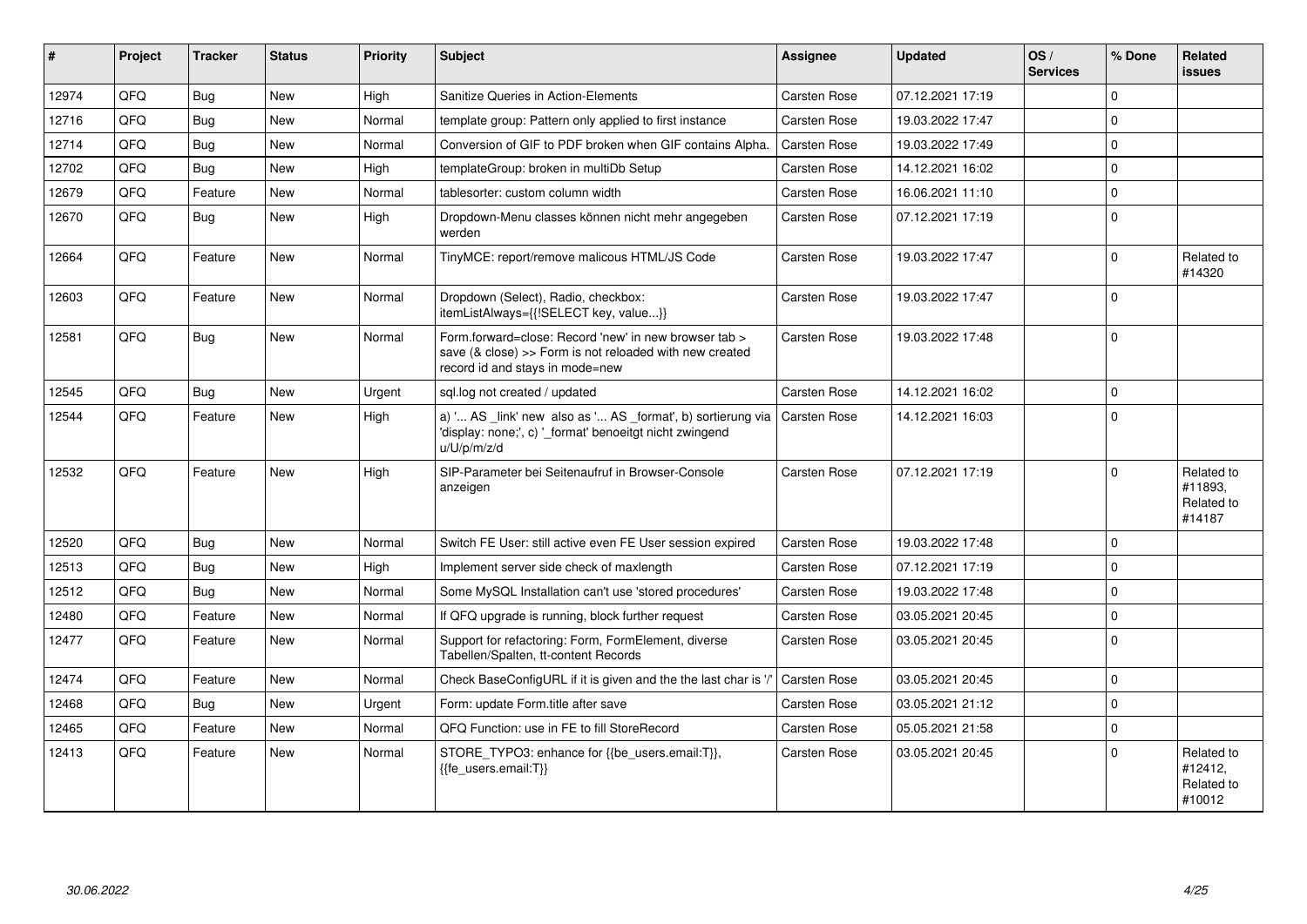| #     | Project | <b>Tracker</b> | <b>Status</b> | <b>Priority</b> | <b>Subject</b>                                                                                                 | <b>Assignee</b>                                        | <b>Updated</b>      | OS/<br><b>Services</b> | % Done       | Related<br><b>issues</b>                      |                      |
|-------|---------|----------------|---------------|-----------------|----------------------------------------------------------------------------------------------------------------|--------------------------------------------------------|---------------------|------------------------|--------------|-----------------------------------------------|----------------------|
| 12412 | QFQ     | Feature        | <b>New</b>    | Normal          | Action/Escape qualifier 'e' (empty), '0': if given, an empty<br>string (or '0') will be treated as 'not found' | <b>Carsten Rose</b>                                    | 08.05.2021 09:40    |                        | $\Omega$     | Related to<br>#12413,<br>Related to<br>#10012 |                      |
| 12400 | QFQ     | Feature        | New           | Normal          | Tutorial ist in QFQ Doku, Wird in der Suche gefunden, es<br>gibt aber kein Menupunkt - Inhalt ueberpruefen     | <b>Carsten Rose</b>                                    | 03.05.2021 20:45    |                        | $\Omega$     |                                               |                      |
| 12330 | QFQ     | Feature        | New           | Normal          | Copy to input field / text area / TinyMCE                                                                      | <b>Carsten Rose</b>                                    | 07.04.2021 09:01    |                        | $\mathbf{0}$ |                                               |                      |
| 12327 | QFQ     | Bug            | New           | Normal          | Copy to clipboard: Glyphicon can not be changed                                                                | Carsten Rose                                           | 27.12.2021 17:59    |                        | $\pmb{0}$    |                                               |                      |
| 12269 | QFQ     | Feature        | New           | Normal          | 2FA - Login                                                                                                    | <b>Carsten Rose</b>                                    | 03.05.2021 20:45    |                        | $\mathbf 0$  |                                               |                      |
| 12187 | QFQ     | Bug            | New           | Normal          | Trigger FormAsFile() via Report: probably problem with multi<br>DB setup                                       | <b>Carsten Rose</b>                                    | 20.03.2021 21:20    |                        | $\mathbf{0}$ |                                               |                      |
| 12186 | QFQ     | Feature        | New           | High            | TinyMCE Config für Objekte                                                                                     | <b>Carsten Rose</b>                                    | 07.12.2021 17:19    |                        | $\mathbf 0$  | <b>Blocks</b><br>#12632                       |                      |
| 12163 | QFQ     | Feature        | <b>New</b>    | Normal          | Checkbox: table wrap                                                                                           | <b>Carsten Rose</b>                                    | 03.05.2021 20:51    |                        | $\mathbf 0$  |                                               |                      |
| 12162 | QFQ     | Feature        | New           | Normal          | FE.type=sendmail: personalized mailing (several mails) via<br>template                                         | <b>Carsten Rose</b>                                    | 03.05.2021 20:45    |                        | $\Omega$     |                                               |                      |
| 12146 | QFQ     | Feature        | New           | Normal          | Autocron Job: Anzeigen wann der naechste Job ausgefuehrt<br>wird, resp das er nicht ausgefuehrt wird           | <b>Carsten Rose</b>                                    | 15.03.2021 15:23    |                        | $\mathbf{0}$ |                                               |                      |
| 12133 | QFQ     | <b>Bug</b>     | <b>New</b>    | Normal          | NPM, phpSpreadSheet aktualisieren                                                                              | <b>Carsten Rose</b>                                    | 15.03.2021 09:04    |                        | $\Omega$     |                                               |                      |
| 12119 | QFQ     | Feature        | New           | Normal          | AS paged: error message missing if there ist no 'r'<br>argument.                                               | <b>Carsten Rose</b>                                    | 03.05.2021 20:51    |                        | $\mathbf{0}$ |                                               |                      |
| 12109 | QFQ     | Feature        | New           | Normal          | Donwload Link: Plain, SIP, Persistent Link, Peristent SIP -<br>new notation                                    | <b>Carsten Rose</b>                                    | 03.05.2021 20:45    |                        | $\Omega$     | Related to<br>#12085                          |                      |
| 12045 | QFQ     | <b>Bug</b>     | New           | Normal          | templateGroup afterSave FE: Aufruf ohne<br>sqlHonorFormElements funktioniert nicht                             | <b>Carsten Rose</b>                                    | 18.02.2021 16:33    |                        | $\Omega$     |                                               |                      |
| 12040 | QFQ     | Bug            | New           | Normal          | FE Mode 'hidden' für zwei FEs auf einer Zeile                                                                  | <b>Carsten Rose</b>                                    | 18.02.2021 10:13    |                        | 0            |                                               |                      |
| 12024 | QFQ     | Feature        | New           | Normal          | Excel Export: text columns by default decode<br>htmlspeciachar()                                               | <b>Carsten Rose</b>                                    | 17.02.2021 23:55    |                        | $\Omega$     | Related to<br>#12022                          |                      |
| 12023 | QFQ     | Feature        | <b>New</b>    | Normal          | MySQL Stored Precdure: QDECODESPECIALCHAR()                                                                    | <b>Carsten Rose</b>                                    | 16.02.2021 11:16    |                        | $\Omega$     | Related to<br>#12022                          |                      |
| 11955 | QFQ     | Feature        | <b>New</b>    | Normal          | subrecord: new title option to set <th> attributes - e.g. to<br/>customize tablesorter options.</th>           | attributes - e.g. to<br>customize tablesorter options. | <b>Carsten Rose</b> | 03.05.2021 20:47       |              | $\Omega$                                      | Related to<br>#11775 |
| 11893 | QFQ     | Feature        | New           | High            | Broken SIP: a) only report one time, b) only report in main<br>column                                          | <b>Carsten Rose</b>                                    | 12.05.2021 12:13    |                        | $\mathbf 0$  | Related to<br>#12532,<br>Related to<br>#14187 |                      |
| 11775 | QFQ     | Feature        | <b>New</b>    | Normal          | Subrecord Tooltip pro Feld                                                                                     | <b>Carsten Rose</b>                                    | 18.12.2020 15:22    |                        | $\Omega$     | Related to<br>#11955                          |                      |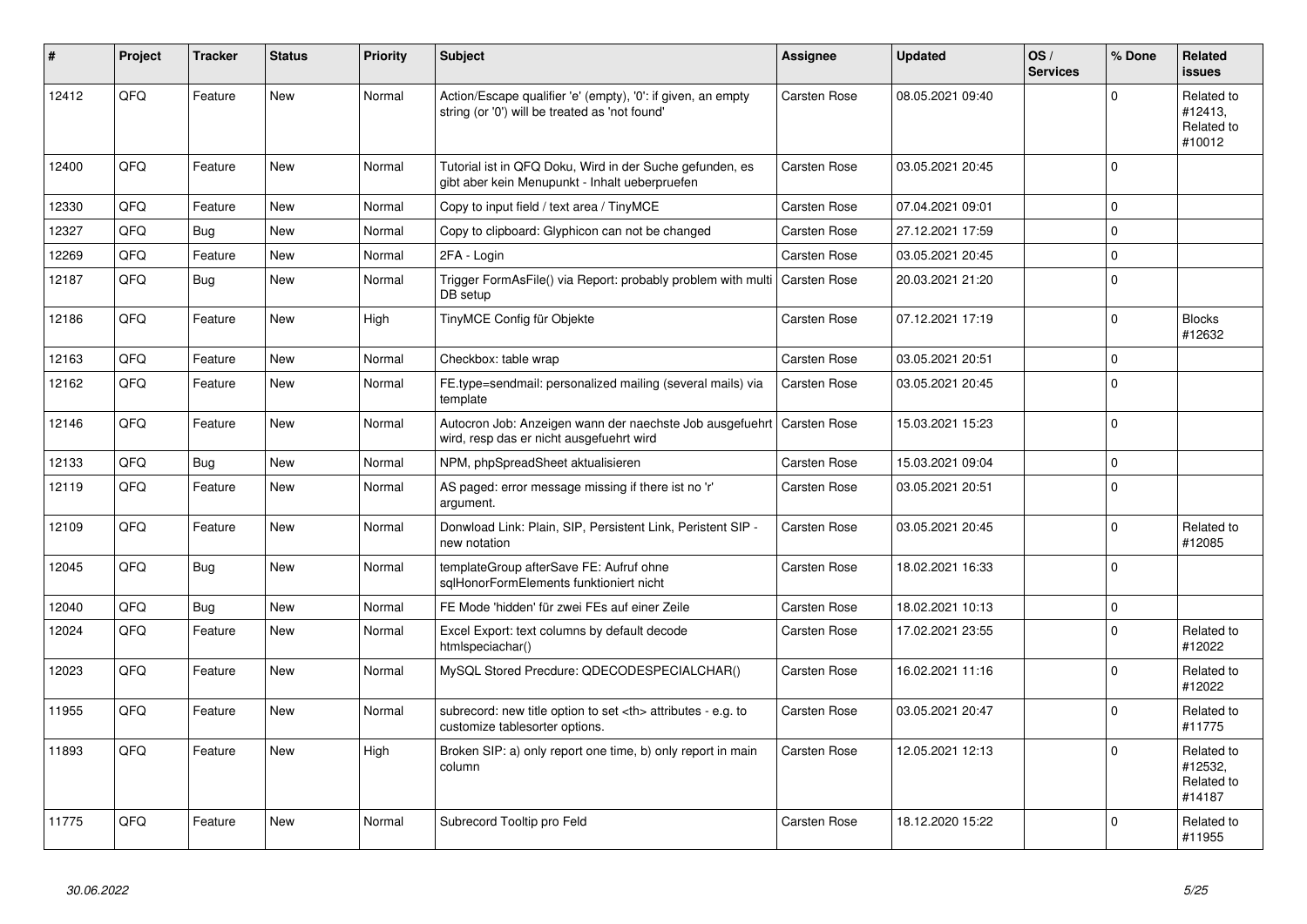| #     | Project | <b>Tracker</b> | <b>Status</b> | <b>Priority</b> | <b>Subject</b>                                                                      | <b>Assignee</b>     | <b>Updated</b>   | OS/<br><b>Services</b> | % Done              | <b>Related</b><br><b>issues</b>                                      |
|-------|---------|----------------|---------------|-----------------|-------------------------------------------------------------------------------------|---------------------|------------------|------------------------|---------------------|----------------------------------------------------------------------|
| 11752 | QFQ     | <b>Bug</b>     | New           | Normal          | checkbox renders multiple input elements with same name                             | Carsten Rose        | 17.12.2020 14:58 |                        | $\Omega$            | Related to<br>#11750                                                 |
| 11747 | QFQ     | Feature        | New           | Normal          | Maintenance Page with Redirect                                                      | Carsten Rose        | 03.05.2021 20:47 |                        | $\Omega$            | Related to<br>#11741                                                 |
| 11702 | QFQ     | Feature        | <b>New</b>    | Normal          | HTML Special Char makes no sense for 'allbut' if '&' is<br>forbidden                | <b>Carsten Rose</b> | 07.12.2021 16:35 |                        | $\Omega$            | Related to<br>#5112,<br>Related to<br>#14320                         |
| 11695 | QFQ     | <b>Bug</b>     | <b>New</b>    | Normal          | MultiForm required FE Error                                                         | Carsten Rose        | 04.12.2020 13:34 |                        | $\Omega$            |                                                                      |
| 11668 | QFQ     | <b>Bug</b>     | New           | Normal          | Play function.sql - problem with mysql                                              | Carsten Rose        | 03.05.2021 20:48 |                        | $\mathbf 0$         |                                                                      |
| 11667 | QFQ     | <b>Bug</b>     | New           | Normal          | MySQL mariadb-server-10.3: Incorrect datetime value                                 | Carsten Rose        | 03.05.2021 20:48 |                        | $\mathbf 0$         |                                                                      |
| 11523 | QFQ     | Feature        | New           | Normal          | Mit dynamic Update erkennen, ob Upload gemacht wurde                                | Carsten Rose        | 13.11.2020 15:07 |                        | $\mathbf 0$         | Related to<br>#9533                                                  |
| 11516 | QFQ     | Feature        | New           | Normal          | Multi Page Form (Previous/Next Buttons)                                             | Carsten Rose        | 16.03.2021 17:52 |                        | $\mathbf 0$         |                                                                      |
| 11504 | QFQ     | Feature        | New           | Normal          | Dynamic Update: Button text update for 'Save',' Close' &<br>'Delete'                | Carsten Rose        | 12.11.2020 23:44 |                        | $\mathbf 0$         |                                                                      |
| 11460 | QFQ     | Feature        | <b>New</b>    | Normal          | Easier creation of changelog: gitchangelog                                          | Carsten Rose        | 12.06.2021 10:20 |                        | $\mathbf 0$         | Related to<br>#13467                                                 |
| 11239 | QFQ     | <b>Bug</b>     | <b>New</b>    | Normal          | Radiobutton (plain): horizontales Rendern abhängig vom<br>Datentyp in der Datenbank | Carsten Rose        | 30.09.2020 18:37 |                        | $\mathbf 0$         |                                                                      |
| 11080 | QFQ     | Feature        | New           | Normal          | Send MQTT messages                                                                  | Carsten Rose        | 29.08.2020 19:49 |                        | $\mathbf 0$         |                                                                      |
| 10996 | QFQ     | Feature        | New           | Normal          | Download video via sip: no seek                                                     | Carsten Rose        | 12.08.2020 14:18 |                        | $\mathbf 0$         |                                                                      |
| 10979 | QFQ     | Feature        | New           | Normal          | Ajax Calls an API - dataReport                                                      | Carsten Rose        | 11.05.2022 12:15 |                        | $\mathbf 0$         |                                                                      |
| 10976 | QFQ     | Feature        | New           | Normal          | Excel Export Verbesserungen                                                         | Carsten Rose        | 06.08.2020 10:56 |                        | $\mathbf 0$         |                                                                      |
| 10937 | QFQ     | <b>Bug</b>     | <b>New</b>    | Normal          | Fehler mit abhängigen Select- Feldern beim Positionieren                            | Carsten Rose        | 12.11.2020 23:45 |                        | $\mathbf 0$         |                                                                      |
| 10819 | QFQ     | Feature        | New           | Normal          | Persistent SIP - second try                                                         | Carsten Rose        | 29.06.2020 23:02 |                        | $\mathbf 0$         | Related to<br>#6261                                                  |
| 10714 | QFQ     | Feature        | New           | Normal          | multi Table Form                                                                    | Carsten Rose        | 16.03.2021 18:44 |                        | $\mathbf 0$         |                                                                      |
| 10704 | QFQ     | <b>Bug</b>     | New           | Normal          | wkhtml problem rendering fullCalendar.js / fabric.js >><br>successor: puppeteer     | Carsten Rose        | 12.11.2020 23:45 |                        | $\Omega$            | Related to<br>#5024,<br>Related to<br>#4650,<br>Related to<br>#10715 |
| 10658 | QFQ     | <b>Bug</b>     | New           | Normal          | processReadOnly broken                                                              | <b>Carsten Rose</b> | 27.05.2020 17:55 |                        | $\mathbf 0$         |                                                                      |
| 10640 | QFQ     | Bug            | New           | High            | TypeAhead Tag: FE editierbar trotz readOnly                                         | Carsten Rose        | 03.05.2021 21:12 |                        | $\mathbf 0$         | Related to<br>#7795                                                  |
| 10593 | QFQ     | Feature        | New           | Normal          | label2: text behind input element                                                   | Carsten Rose        | 16.05.2020 10:57 |                        | $\mathsf{O}\xspace$ |                                                                      |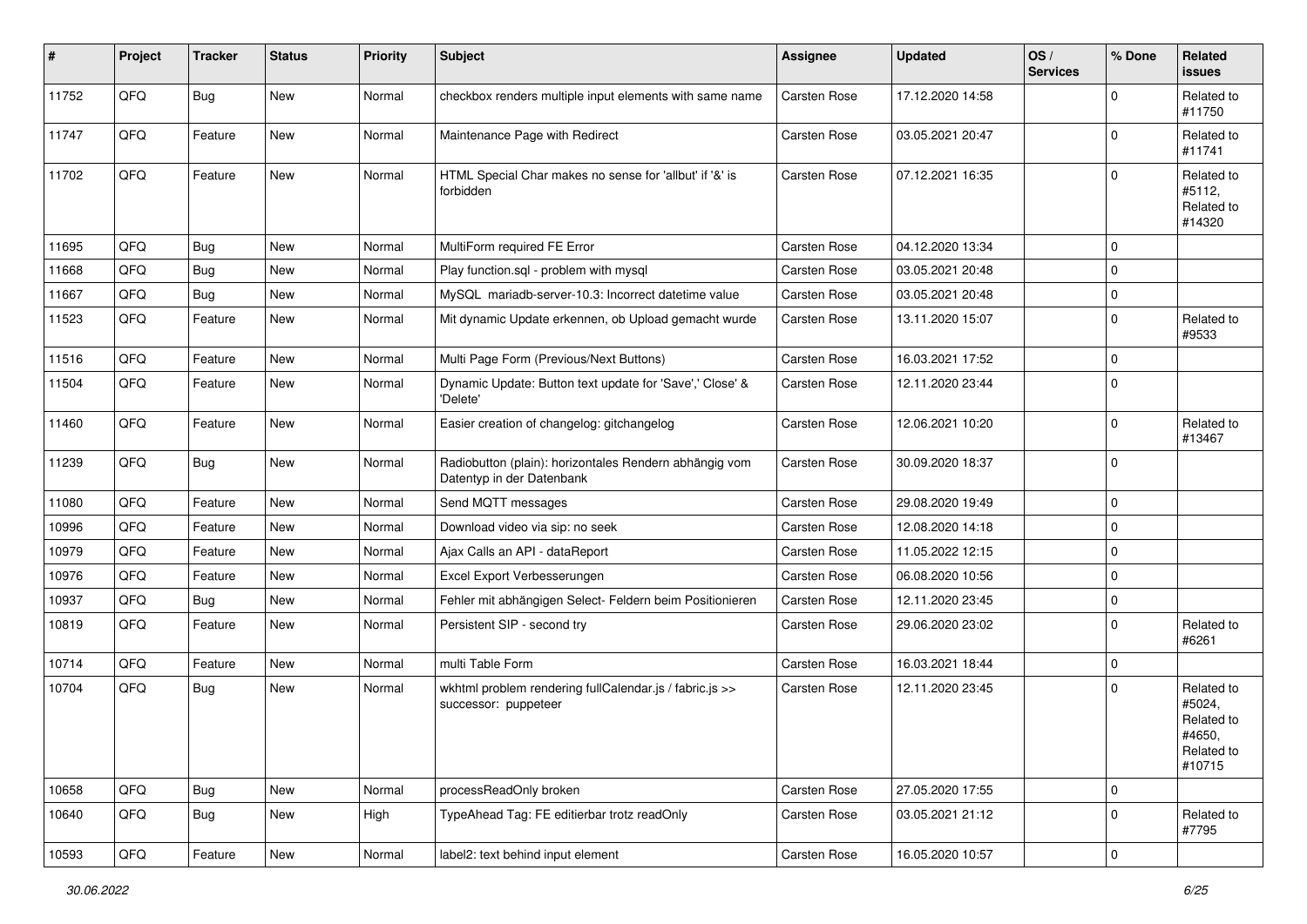| #     | Project | <b>Tracker</b> | <b>Status</b> | <b>Priority</b> | <b>Subject</b>                                                                                                                        | <b>Assignee</b>     | <b>Updated</b>   | OS/<br><b>Services</b> | % Done       | Related<br><b>issues</b>                                             |
|-------|---------|----------------|---------------|-----------------|---------------------------------------------------------------------------------------------------------------------------------------|---------------------|------------------|------------------------|--------------|----------------------------------------------------------------------|
| 10588 | QFQ     | Bug            | New           | Normal          | typeahed Tag: Doku anpassen                                                                                                           | <b>Carsten Rose</b> | 12.11.2020 23:45 |                        | $\Omega$     |                                                                      |
| 10508 | QFQ     | <b>Bug</b>     | New           | High            | Multi Form broken on Multi DB Instance                                                                                                | <b>Carsten Rose</b> | 03.05.2021 21:12 |                        | 0            |                                                                      |
| 10506 | QFQ     | <b>Bug</b>     | New           | High            | Template Group broken on MultiDB instance                                                                                             | Carsten Rose        | 03.05.2021 21:12 |                        | $\mathbf 0$  | Related to<br>#10505                                                 |
| 10322 | QFQ     | <b>Bug</b>     | New           | Normal          | FormElement / Radio: missing column 'enum' >> FE not<br>reported                                                                      | <b>Carsten Rose</b> | 07.05.2020 09:37 |                        | $\mathbf 0$  |                                                                      |
| 10119 | QFQ     | Feature        | New           | Normal          | Dropdown (selectlist) & TypeAhead: format and catagorize<br>list                                                                      | <b>Carsten Rose</b> | 07.05.2020 09:36 |                        | $\mathbf 0$  |                                                                      |
| 10082 | QFQ     | Bug            | <b>New</b>    | Normal          | FE.type=SELECT - 'sanatize' Class                                                                                                     | Carsten Rose        | 07.05.2020 09:36 |                        | $\mathbf 0$  | Related to<br>#10081                                                 |
| 10081 | QFQ     | Bug            | <b>New</b>    | High            | Stale record lock after 'forbidden' character                                                                                         | <b>Carsten Rose</b> | 03.05.2021 21:12 |                        | $\Omega$     | Related to<br>#10082.<br>Related to<br>#9789                         |
| 10080 | QFQ     | Feature        | New           | Normal          | Popup on 'save' / 'close': configure dialog (answer<br>yes/no/cancle/)                                                                | <b>Carsten Rose</b> | 28.03.2021 20:52 |                        | $\mathbf 0$  | Is duplicate<br>of #12262                                            |
| 10014 | QFQ     | Feature        | New           | Normal          | Manual.rst: describe behaviour and process order of<br>fillStoreVar, slaveId, sqlBefore,                                              | <b>Carsten Rose</b> | 01.02.2020 22:31 |                        | $\mathbf 0$  |                                                                      |
| 9983  | QFQ     | Feature        | <b>New</b>    | Normal          | Report Notation: new keyword 'range'                                                                                                  | <b>Carsten Rose</b> | 01.02.2020 15:55 |                        | $\mathbf 0$  |                                                                      |
| 9927  | QFQ     | Feature        | New           | Normal          | QFQ Update: a) Update nur machen wenn BE User<br>eingeloggt ist., b) Bei Fehler genaue Meldung welcher<br>Updateschritt Probleme hat. | <b>Carsten Rose</b> | 22.01.2020 12:59 |                        | $\mathbf 0$  |                                                                      |
| 9811  | QFQ     | Feature        | New           | Normal          | Report: tag every n'th row                                                                                                            | Carsten Rose        | 01.02.2020 23:22 |                        | $\mathbf{0}$ |                                                                      |
| 9783  | QFQ     | Bug            | New           | Normal          | Email with special characters                                                                                                         | Carsten Rose        | 01.02.2020 23:22 |                        | 0            |                                                                      |
| 9781  | QFQ     | Feature        | New           | Normal          | Button: CSS class to make buttons smaller                                                                                             | Carsten Rose        | 01.02.2020 23:22 |                        | $\mathbf 0$  |                                                                      |
| 9777  | QFQ     | Feature        | New           | Normal          | Logging QFQ Variables                                                                                                                 | Carsten Rose        | 16.12.2019 17:17 |                        | $\mathbf 0$  |                                                                      |
| 9773  | QFQ     | <b>Bug</b>     | New           | Normal          | form.parameter.formModeGlobal=requiredOff                                                                                             | <b>Carsten Rose</b> | 01.02.2020 15:56 |                        | $\mathbf 0$  |                                                                      |
| 9707  | QFQ     | Feature        | New           | Normal          | SIP security: encode pageld and check pageld on decode                                                                                | <b>Carsten Rose</b> | 01.02.2020 23:22 |                        | 0            |                                                                      |
| 9706  | QFQ     | Feature        | New           | Normal          | Multi File Upload (hidden template group)                                                                                             | Carsten Rose        | 01.02.2020 23:22 |                        | $\Omega$     | Related to<br>#7521,<br>Related to<br>#5562,<br>Related to<br>#13330 |
| 9602  | QFQ     | Feature        | New           | Normal          | Form definition as JSON                                                                                                               | Carsten Rose        | 01.02.2020 23:21 |                        | $\mathbf 0$  | Related to<br>#9600                                                  |
| 9537  | QFQ     | Feature        | New           | Normal          | FormEditor: Edit fieldset in FrontEnd                                                                                                 | Carsten Rose        | 01.02.2020 23:22 |                        | $\mathbf 0$  |                                                                      |
| 9533  | QFQ     | <b>Bug</b>     | New           | Normal          | FE.type=upload: Check in 'beforeSave' if upload is given                                                                              | Carsten Rose        | 01.02.2020 23:22 |                        | 0            | Related to<br>#11523                                                 |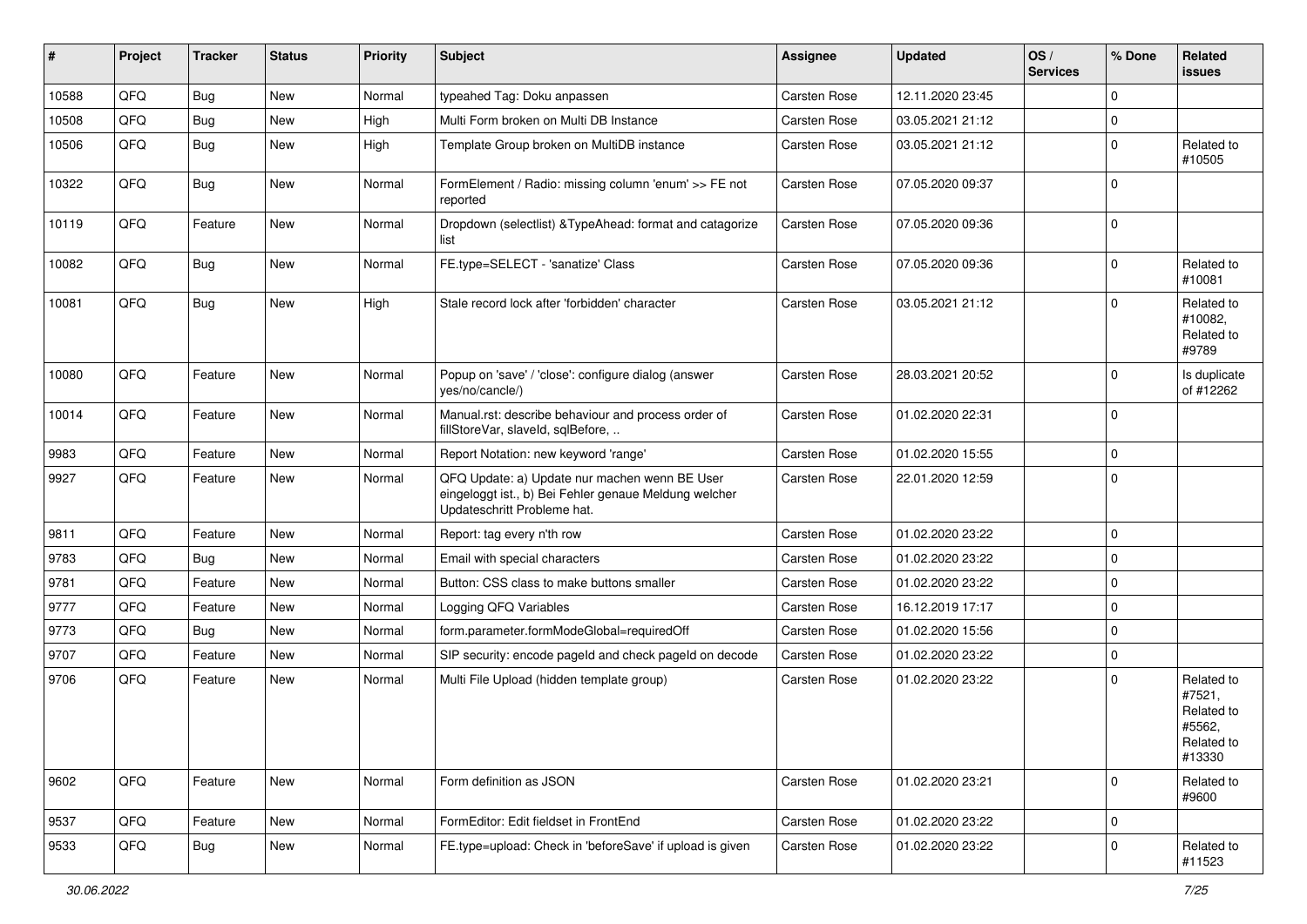| #    | Project | <b>Tracker</b> | <b>Status</b> | <b>Priority</b> | <b>Subject</b>                                                                                             | Assignee            | <b>Updated</b>   | OS/<br><b>Services</b> | % Done      | <b>Related</b><br><b>issues</b>              |
|------|---------|----------------|---------------|-----------------|------------------------------------------------------------------------------------------------------------|---------------------|------------------|------------------------|-------------|----------------------------------------------|
| 9531 | QFQ     | <b>Bug</b>     | <b>New</b>    | High            | FE File: Dynamic Update / modeSql / required detected<br>even it not set                                   | Carsten Rose        | 11.06.2021 20:32 |                        | $\Omega$    | Related to<br>#12398                         |
| 9352 | QFQ     | Feature        | <b>New</b>    | Normal          | FE 'Native' fire slaveld, sqlAfter, sqllns                                                                 | Carsten Rose        | 01.02.2020 23:22 |                        | 0           |                                              |
| 9348 | QFQ     | Feature        | <b>New</b>    | Normal          | defaultThumbnailSize: pre render thumbnails                                                                | Carsten Rose        | 12.06.2021 09:05 |                        | $\Omega$    |                                              |
| 9347 | QFQ     | <b>Bug</b>     | New           | High            | FE.type=upload with dynamic show/hidden: required not<br>detected                                          | Carsten Rose        | 12.06.2021 10:40 |                        | $\Omega$    | Related to<br>#5305,<br>Related to<br>#12398 |
| 9317 | QFQ     | Bug            | <b>New</b>    | Normal          | FE.type=note: with dynamic show/hidden an empty label<br>causes trouble                                    | Carsten Rose        | 01.02.2020 23:22 |                        | $\mathbf 0$ |                                              |
| 9221 | QFQ     | Feature        | New           | Normal          | typeAhead: Zeichenlimite ausschalten                                                                       | Carsten Rose        | 29.06.2022 22:36 |                        | $\Omega$    |                                              |
| 9208 | QFQ     | Feature        | <b>New</b>    | Normal          | Manage 'recent' records                                                                                    | Carsten Rose        | 01.02.2020 23:22 |                        | $\Omega$    |                                              |
| 9177 | QFQ     | <b>Bug</b>     | <b>New</b>    | Normal          | Bug? QFQ tries to save an action FE, which has real<br>existing column name                                | Carsten Rose        | 01.02.2020 23:22 |                        | $\Omega$    |                                              |
| 9136 | QFQ     | Feature        | <b>New</b>    | Normal          | Create ZIP files with dynamic PDFs                                                                         | Carsten Rose        | 01.02.2020 23:22 |                        | $\mathbf 0$ |                                              |
| 9129 | QFQ     | Feature        | <b>New</b>    | Normal          | sqlValidate: Message as notification, not as error                                                         | <b>Carsten Rose</b> | 01.02.2020 23:22 |                        | $\mathbf 0$ | Related to<br>#9128                          |
| 9128 | QFQ     | Feature        | New           | Normal          | Error Message: not replaced variables- a) replace back to<br>'{{', b) underline                            | Carsten Rose        | 01.02.2020 23:22 |                        | $\Omega$    | Related to<br>#9129                          |
| 9127 | QFQ     | <b>Bug</b>     | <b>New</b>    | Normal          | Error Message: change 'roll over' color - text not readable                                                | Carsten Rose        | 01.02.2020 23:22 |                        | $\Omega$    |                                              |
| 9077 | QFQ     | <b>Bug</b>     | New           | Normal          | typeAheadSql: report broken SQL                                                                            | Carsten Rose        | 29.06.2022 22:35 |                        | $\Omega$    | Related to<br>#4018                          |
| 9013 | QFQ     | <b>Bug</b>     | <b>New</b>    | Normal          | Error in Twig template not handled                                                                         | Carsten Rose        | 20.10.2021 13:43 |                        | $\mathbf 0$ |                                              |
| 8975 | QFQ     | Feature        | <b>New</b>    | Normal          | Report Notation: 2.0                                                                                       | Carsten Rose        | 01.02.2020 23:22 |                        | $\Omega$    | Related to<br>#8963                          |
| 8962 | QFQ     | Feature        | <b>New</b>    | High            | allow for form fields with identical names                                                                 | Carsten Rose        | 03.05.2021 21:14 |                        | $\mathbf 0$ |                                              |
| 8806 | QFQ     | Feature        | <b>New</b>    | Normal          | SQL Function nl2br                                                                                         | Carsten Rose        | 01.02.2020 23:22 |                        | $\mathbf 0$ |                                              |
| 8719 | QFQ     | Feature        | <b>New</b>    | Normal          | extraButtonLock: add support for 0/1                                                                       | Carsten Rose        | 01.02.2020 23:22 |                        | $\mathbf 0$ |                                              |
| 8702 | QFQ     | Feature        | <b>New</b>    | Normal          | Load Record which is locked: missing user info                                                             | Carsten Rose        | 11.12.2019 16:16 |                        | $\mathbf 0$ | Related to<br>#9789                          |
| 8668 | QFQ     | <b>Bug</b>     | <b>New</b>    | High            | Pill disabled: dyamic mode 'hidden' not respected - FE is still<br>reauired                                | <b>Carsten Rose</b> | 03.05.2021 21:14 |                        | $\Omega$    |                                              |
| 8431 | QFQ     | <b>Bug</b>     | <b>New</b>    | High            | autocron.php with wrong path                                                                               | Carsten Rose        | 03.05.2021 21:14 |                        | $\mathbf 0$ |                                              |
| 8336 | QFQ     | Feature        | New           | Normal          | Form $>$ modified $>$ Close New: a) Optional disable popup, b)<br>custom text, c) mode on save: close stay | <b>Carsten Rose</b> | 01.02.2020 23:22 |                        | $\Omega$    | Related to<br>#8335                          |
| 8217 | QFQ     | Feature        | New           | Normal          | if-elseif-else construct                                                                                   | <b>Carsten Rose</b> | 16.03.2021 18:41 |                        | $\Omega$    | Related to<br>#10716                         |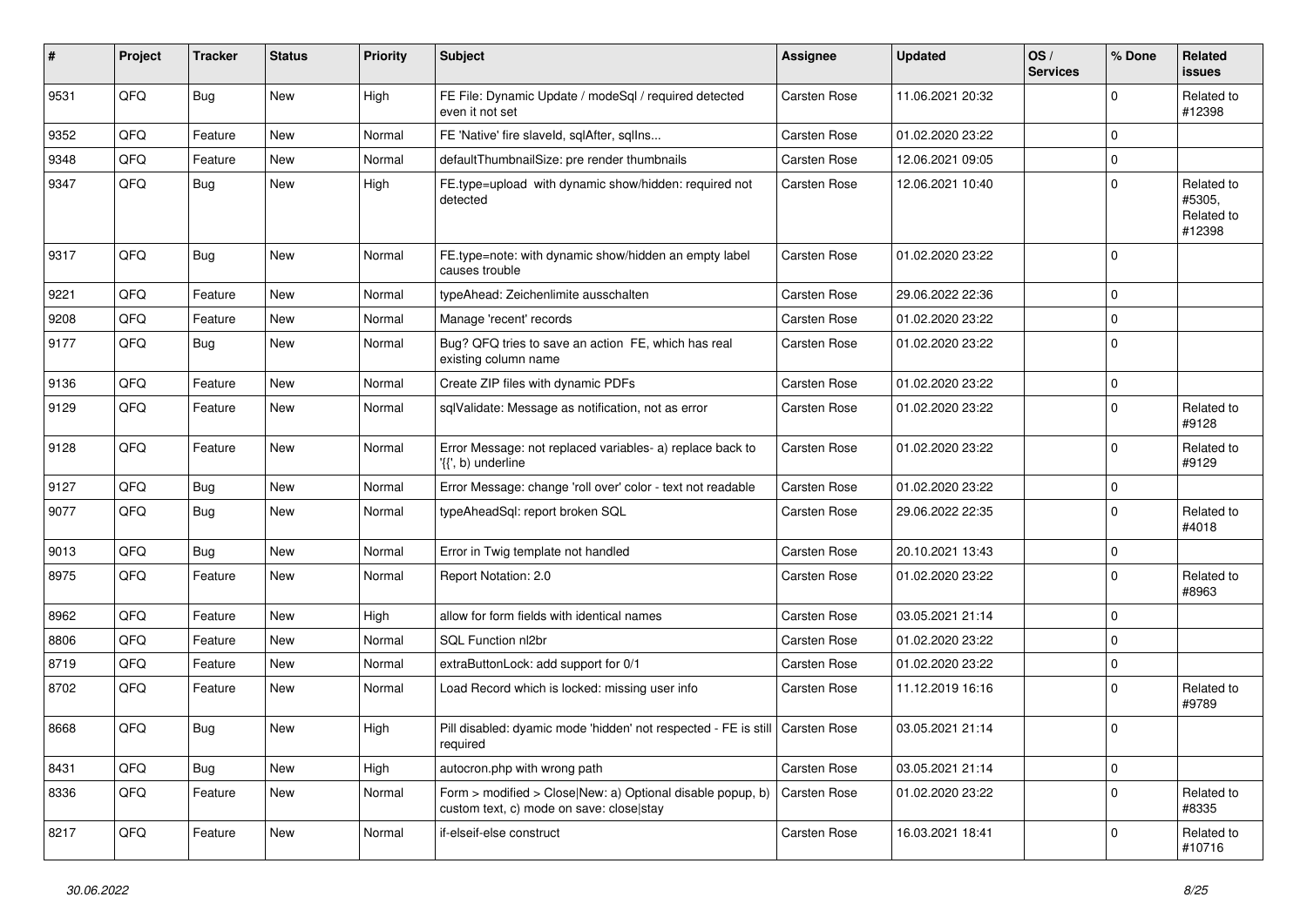| #    | Project | <b>Tracker</b> | <b>Status</b> | <b>Priority</b> | <b>Subject</b>                                                                                        | <b>Assignee</b> | <b>Updated</b>   | OS/<br><b>Services</b> | % Done      | Related<br><b>issues</b> |
|------|---------|----------------|---------------|-----------------|-------------------------------------------------------------------------------------------------------|-----------------|------------------|------------------------|-------------|--------------------------|
| 8187 | QFQ     | Feature        | New           | Normal          | Subrecord: enable/hide new button - make new/edit/delete<br>customizeable.                            | Carsten Rose    | 06.03.2021 18:44 |                        | $\Omega$    | Related to<br>#11326     |
| 8089 | QFQ     | Feature        | New           | Normal          | Copy/Paste for FormElements                                                                           | Carsten Rose    | 01.02.2020 23:22 |                        | $\Omega$    |                          |
| 8083 | QFQ     | Bug            | New           | High            | FormEditor: primary table list does not respect<br>'indexDb={{indexData:Y}}'                          | Carsten Rose    | 03.05.2021 21:14 |                        | $\Omega$    | Has duplicate<br>#6678   |
| 8049 | QFQ     | Bug            | New           | Normal          | FE.type=note, column 'value': text moves some pixel to top<br>after save                              | Carsten Rose    | 01.02.2020 23:22 |                        | $\Omega$    |                          |
| 7924 | QFQ     | Feature        | New           | Normal          | Radio/Checkbox with Tooltip                                                                           | Carsten Rose    | 01.02.2020 23:22 |                        | $\Omega$    |                          |
| 7920 | QFQ     | Feature        | New           | Normal          | FE: Syntax Highlight, Zeinlenumbruch                                                                  | Carsten Rose    | 01.02.2020 10:03 |                        | $\Omega$    |                          |
| 7899 | QFQ     | <b>Bug</b>     | New           | High            | Fe.type=password / retype / required: always complain<br>about missing value                          | Carsten Rose    | 03.05.2021 21:14 |                        | $\Omega$    |                          |
| 7890 | QFQ     | Bug            | New           | Normal          | FormElement 'required': extraButtonInfo not aligned                                                   | Carsten Rose    | 11.06.2021 21:17 |                        | $\Omega$    | Related to<br>#11517     |
| 7850 | QFQ     | Feature        | New           | High            | Upload records: non 'pathFileName' column                                                             | Carsten Rose    | 03.05.2021 21:14 |                        | $\mathbf 0$ |                          |
| 7812 | QFQ     | Feature        | <b>New</b>    | Normal          | FE 'Subrecord' - new option 'subrecordShowFilter',<br>'subrecordPaging'                               | Carsten Rose    | 01.02.2020 23:22 |                        | $\Omega$    |                          |
| 7795 | QFQ     | Bug            | New           | Normal          | Readonly Form: Typeahead-Felder                                                                       | Carsten Rose    | 01.02.2020 23:22 |                        | $\Omega$    | Related to<br>#10640     |
| 7685 | QFQ     | Bug            | New           | Normal          | Open FormElement from QFQ error message and save<br>modified record: error about missing {{formId:F}} | Carsten Rose    | 01.02.2020 23:22 |                        | $\Omega$    |                          |
| 7683 | QFQ     | Feature        | New           | Normal          | Special column names in '{{ SELECT  AS _link }}' should<br>be detected                                | Carsten Rose    | 01.02.2020 23:21 |                        | $\Omega$    |                          |
| 7681 | QFQ     | Feature        | New           | Normal          | Optional switch off 'check for modified record'                                                       | Carsten Rose    | 01.02.2020 23:21 |                        | $\mathbf 0$ |                          |
| 7660 | QFQ     | Feature        | New           | Normal          | IMAP: import mails to DB, move / delete mails                                                         | Carsten Rose    | 01.02.2020 09:52 |                        | $\mathbf 0$ |                          |
| 7650 | QFQ     | <b>Bug</b>     | New           | High            | Optional do not show 'required' sign on FormElement                                                   | Carsten Rose    | 03.05.2021 21:14 |                        | $\Omega$    |                          |
| 7574 | QFQ     | Bug            | New           | Normal          | Substitute error: form element not reported / dont parse<br>Form.note                                 | Carsten Rose    | 01.02.2020 23:21 |                        | $\Omega$    |                          |
| 7547 | QFQ     | <b>Bug</b>     | New           | Normal          | Error Message in afterSave: wrong parameter column<br>reported                                        | Carsten Rose    | 01.02.2020 23:22 |                        | $\Omega$    |                          |
| 7524 | QFQ     | Bug            | New           | Normal          | QFQ throws a 'General Error' if 'fileadmin/protected/log/' is<br>not writeable                        | Carsten Rose    | 01.02.2020 23:22 |                        | $\Omega$    |                          |
| 7521 | QFQ     | Feature        | New           | Normal          | TemplateGroup: fe.type=upload                                                                         | Carsten Rose    | 01.02.2020 23:21 |                        | 0           | Related to<br>#9706      |
| 7520 | QFQ     | Feature        | New           | Normal          | QR Code:  AS _qr ( AS _link)                                                                          | Carsten Rose    | 01.02.2020 23:22 |                        | $\mathbf 0$ |                          |
| 7519 | QFQ     | Feature        | New           | Normal          | Select: Multi                                                                                         | Carsten Rose    | 01.02.2020 23:22 |                        | 0           |                          |
| 7513 | QFQ     | Bug            | New           | Normal          | Radios not correct aligned                                                                            | Carsten Rose    | 01.02.2020 23:22 |                        | $\mathbf 0$ |                          |
| 7512 | QFQ     | Bug            | New           | Normal          | FE: inputType=number >> 'pattern' is not respected                                                    | Carsten Rose    | 01.02.2020 23:22 |                        | $\pmb{0}$   |                          |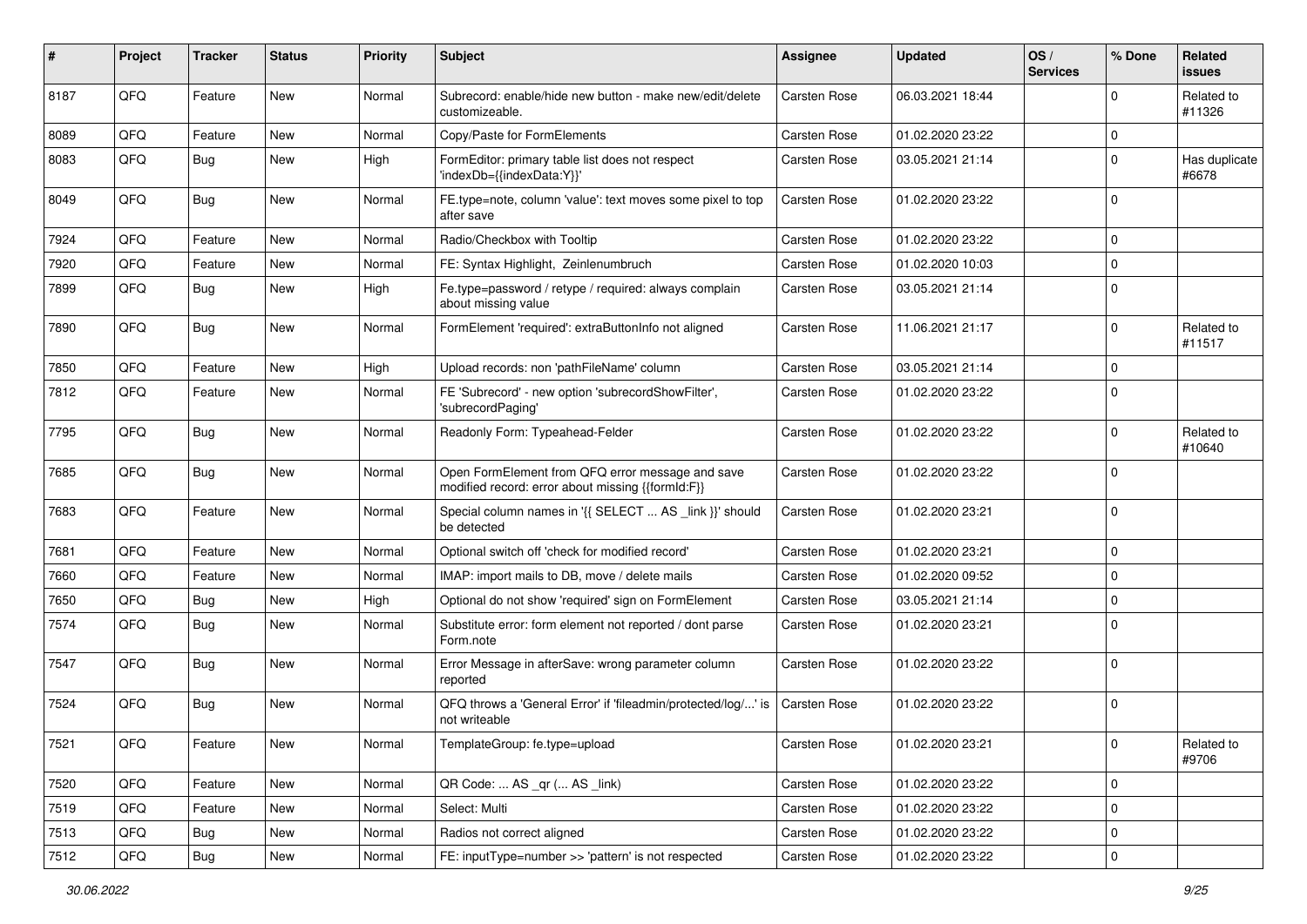| #    | Project    | <b>Tracker</b> | <b>Status</b> | <b>Priority</b> | <b>Subject</b>                                                                                                             | Assignee            | <b>Updated</b>   | OS/<br><b>Services</b> | % Done      | Related<br><b>issues</b>                           |
|------|------------|----------------|---------------|-----------------|----------------------------------------------------------------------------------------------------------------------------|---------------------|------------------|------------------------|-------------|----------------------------------------------------|
| 7481 | <b>OFO</b> | Feature        | <b>New</b>    | Normal          | Detect 'BaseUrl' automatically                                                                                             | Carsten Rose        | 01.02.2020 23:21 |                        | $\Omega$    |                                                    |
| 7480 | QFQ        | Feature        | <b>New</b>    | Normal          | Record History (Undo / Redo)                                                                                               | Carsten Rose        | 11.12.2019 16:16 |                        | $\Omega$    | Related to<br>#2361                                |
| 7342 | QFQ        | Feature        | <b>New</b>    | Normal          | add content $=$ hide this                                                                                                  | Carsten Rose        | 01.02.2020 23:21 |                        | $\Omega$    |                                                    |
| 7280 | QFQ        | Feature        | <b>New</b>    | Normal          | recently used table                                                                                                        | Carsten Rose        | 01.02.2020 23:21 |                        | $\Omega$    |                                                    |
| 7261 | QFQ        | <b>Bug</b>     | New           | Normal          | Report pathFilename for user without path, only the filename                                                               | <b>Carsten Rose</b> | 01.02.2020 23:21 |                        | $\Omega$    |                                                    |
| 7239 | QFQ        | Feature        | <b>New</b>    | Normal          | TinyMCE: html tag whitelist                                                                                                | Carsten Rose        | 01.02.2020 23:21 |                        | $\Omega$    | Related to<br>#14320                               |
| 7219 | QFQ        | Bug            | New           | Normal          | typeSheadSql / typeAheadSqlPrefetch: change to curly<br>braces                                                             | Carsten Rose        | 01.02.2020 23:21 |                        | $\Omega$    |                                                    |
| 7175 | QFQ        | Feature        | <b>New</b>    | Normal          | Upload: md5 hash as filename                                                                                               | Carsten Rose        | 01.02.2020 23:21 |                        | $\Omega$    |                                                    |
| 7119 | QFQ        | Feature        | New           | Normal          | Upload: scaleDownWidth, scaleDownHeight                                                                                    | Carsten Rose        | 01.02.2020 23:21 |                        | $\Omega$    |                                                    |
| 7109 | QFQ        | Feature        | <b>New</b>    | Normal          | Dynamic Updates: row/element hide                                                                                          | Carsten Rose        | 01.02.2020 23:22 |                        | $\Omega$    | Has duplicate<br>#4081                             |
| 7102 | QFQ        | Feature        | <b>New</b>    | Normal          | Comment sign in report: '#' and '--'                                                                                       | Carsten Rose        | 01.02.2020 23:21 |                        | $\Omega$    |                                                    |
| 7099 | QFQ        | Feature        | <b>New</b>    | Normal          | Redesign FormEditor                                                                                                        | Carsten Rose        | 01.02.2020 23:21 |                        | $\Omega$    |                                                    |
| 7014 | QFQ        | Bug            | <b>New</b>    | Normal          | Sending invalid emails succeeds when<br>debug.redirectAllMailTo is set                                                     | Carsten Rose        | 01.02.2020 23:21 |                        | $\Omega$    |                                                    |
| 7002 | QFQ        | <b>Bug</b>     | New           | Normal          | Dynamic Update: row does not disappear / appear                                                                            | Carsten Rose        | 01.02.2020 23:22 |                        | $\Omega$    |                                                    |
| 6912 | QFQ        | <b>Bug</b>     | New           | Normal          | error Message Var 'deadline' already set in SIP - in Form<br>with FE.value={{deadline:R:::{{deadlinePeriod:Y}}}}           | Carsten Rose        | 01.02.2020 23:21 |                        | $\Omega$    |                                                    |
| 6855 | QFQ        | Feature        | New           | Normal          | With {{feUser:U}}!={{feUser:T}}: Save / Delete: only possible<br>with {{feUserSave:U}}='yes' and '{{feUserDelete:U}}='yes' | <b>Carsten Rose</b> | 01.02.2020 23:21 |                        | $\Omega$    |                                                    |
| 6765 | QFQ        | Feature        | New           | Normal          | Moeglichkeit via QFQ eigene Logs zu schreiben                                                                              | Carsten Rose        | 01.02.2020 23:21 |                        | $\Omega$    |                                                    |
| 6723 | QFQ        | Feature        | New           | Normal          | Report QFQ Installation and Version                                                                                        | Carsten Rose        | 12.06.2021 09:07 |                        | $\Omega$    |                                                    |
| 6677 | QFQ        | <b>Bug</b>     | <b>New</b>    | Normal          | Error message FE Action Element: no/wrong FE reference<br>who cause the problem.                                           | Carsten Rose        | 01.02.2020 23:21 |                        | $\Omega$    |                                                    |
| 6602 | QFQ        | Feature        | <b>New</b>    | Normal          | Formlet: in Report auf Mausklick ein mini-form oeffnen                                                                     | Carsten Rose        | 11.12.2019 16:16 |                        | $\Omega$    |                                                    |
| 6594 | QFQ        | Feature        | <b>New</b>    | Normal          | Excel: on download, check if there is a valid sip                                                                          | Carsten Rose        | 01.02.2020 23:21 |                        | $\mathbf 0$ |                                                    |
| 6483 | QFQ        | <b>Bug</b>     | New           | Normal          | R Store funktioniert nicht bei 'Report Notation' im FE                                                                     | <b>Carsten Rose</b> | 01.02.2020 23:21 |                        | $\Omega$    |                                                    |
| 6462 | QFQ        | <b>Bug</b>     | <b>New</b>    | Normal          | File Upload: Nutzlose Fehlermeldung wenn Datei zu gross                                                                    | <b>Carsten Rose</b> | 01.02.2020 23:21 |                        | $\Omega$    | Related to<br>#6139                                |
| 6437 | QFQ        | Feature        | New           | Normal          | Neuer Mode Button bei FormElementen                                                                                        | Carsten Rose        | 01.02.2020 23:21 |                        | $\Omega$    | Related to<br>#9668,<br><b>Blocked by</b><br>#9678 |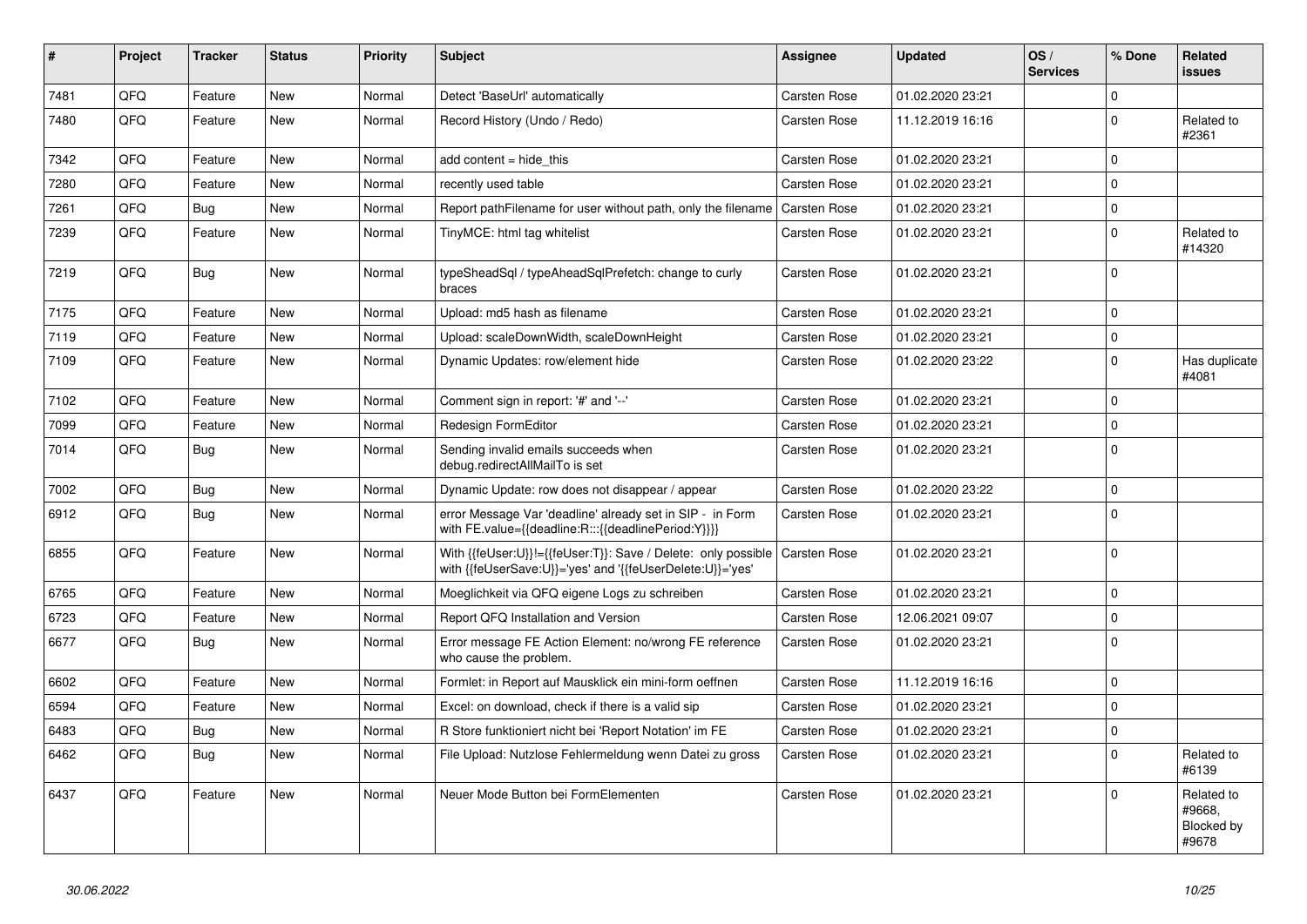| #    | Project | <b>Tracker</b> | <b>Status</b> | <b>Priority</b> | <b>Subject</b>                                                                                         | Assignee            | <b>Updated</b>   | OS/<br><b>Services</b> | % Done         | Related<br><b>issues</b>                    |
|------|---------|----------------|---------------|-----------------|--------------------------------------------------------------------------------------------------------|---------------------|------------------|------------------------|----------------|---------------------------------------------|
| 6292 | QFQ     | Feature        | New           | Normal          | Download: File speichern mit Hash aber original Filename in<br>der Datenbank vermerken fuer Downloads  | Carsten Rose        | 01.02.2020 23:21 |                        | $\Omega$       |                                             |
| 6289 | QFQ     | Feature        | New           | Normal          | Form: Log                                                                                              | Carsten Rose        | 01.02.2020 23:21 |                        | 0              |                                             |
| 6261 | QFQ     | Feature        | New           | Normal          | Persistent SIP                                                                                         | <b>Carsten Rose</b> | 12.06.2021 09:07 |                        | $\Omega$       | Related to<br>#10819                        |
| 5782 | QFQ     | Feature        | New           | Normal          | <b>NextCloud API</b>                                                                                   | <b>Carsten Rose</b> | 01.02.2020 10:02 |                        | 0              |                                             |
| 5715 | QFQ     | Feature        | New           | High            | PDF Caching                                                                                            | <b>Carsten Rose</b> | 03.05.2021 21:14 |                        | 0              | Related to<br>#5851,<br>Related to<br>#6357 |
| 5576 | QFQ     | Bug            | <b>New</b>    | Normal          | Using MySQL 'DROP' requires privilege - wich is not really<br>necessary.                               | Carsten Rose        | 01.02.2020 23:21 |                        | $\Omega$       |                                             |
| 5559 | QFQ     | Bug            | New           | Normal          | FE.type = Upload: 'accept' might contain variables                                                     | <b>Carsten Rose</b> | 11.05.2020 21:23 |                        | 0              |                                             |
| 5459 | QFQ     | <b>Bug</b>     | New           | High            | Multi DB: spread system tables between 'QFQ' and<br>'Data'-DB                                          | <b>Carsten Rose</b> | 03.05.2021 21:14 |                        | 0              | Related to<br>#4720                         |
| 5345 | QFQ     | Feature        | New           | Normal          | Report: UPDATE / INSERT / DELETE statements should<br>trigger subqueries, depending on the result.     | Carsten Rose        | 27.05.2020 16:11 |                        | 0              |                                             |
| 5305 | QFQ     | <b>Bug</b>     | New           | Normal          | Upload FormElement: nicht disabled by readonly Form                                                    | <b>Carsten Rose</b> | 16.06.2021 13:43 |                        | 0              | Related to<br>#9347,<br>Related to<br>#9834 |
| 5221 | QFQ     | <b>Bug</b>     | New           | High            | Download Dialog: Bleibt stehen in FF wenn Datei<br>automatisch gespeichert wird.                       | <b>Carsten Rose</b> | 03.05.2021 21:14 |                        | $\Omega$       |                                             |
| 5131 | QFQ     | Feature        | New           | Normal          | Activate Spin Gear ('wait/busy' indicator) via LINK attribute                                          | <b>Carsten Rose</b> | 01.02.2020 23:21 |                        | 0              |                                             |
| 4756 | QFQ     | Bug            | New           | Normal          | Form dirty even nothing changes                                                                        | <b>Carsten Rose</b> | 11.12.2019 16:16 |                        | $\overline{0}$ |                                             |
| 4413 | QFQ     | Feature        | <b>New</b>    | Normal          | fieldset: show/hidden, modeSql, dynamicUpdate                                                          | <b>Carsten Rose</b> | 09.02.2022 15:19 |                        | 0              |                                             |
| 4250 | QFQ     | Feature        | New           | Normal          | AutoCron in QFQ via PHP                                                                                | <b>Carsten Rose</b> | 01.02.2020 23:21 |                        | 0              | Related to<br>#3292,<br>Related to<br>#3291 |
| 4082 | QFQ     | Feature        | New           | Normal          | Dynamic Update: modeSql - useful default                                                               | <b>Carsten Rose</b> | 01.02.2020 23:22 |                        | 0              |                                             |
| 4050 | QFQ     | Feature        | New           | Normal          | sql.log: 1) FormElement ID which causes a specific action,<br>2) Result in the same row.               | <b>Carsten Rose</b> | 15.04.2020 11:35 |                        | 0              | Related to<br>#5458                         |
| 4023 | QFQ     | Feature        | New           | Normal          | prepared statements - FE action: salveld, sqlInsert,<br>sqlUpdate, sqlDelete, sqlBefore, sqlAfter      | <b>Carsten Rose</b> | 11.12.2019 16:15 |                        | 0              |                                             |
| 4018 | QFQ     | Feature        | New           | Normal          | typeahead: long query parameter / answer triggers 'Attack<br>detected' and purges current SIP storage. | Carsten Rose        | 29.06.2022 22:46 |                        | $\mathbf{0}$   | Related to<br>#9077                         |
| 3864 | QFQ     | Feature        | New           | Normal          | Encrypt / decrypt field                                                                                | Carsten Rose        | 08.03.2021 18:08 |                        | 0              |                                             |
| 3727 | QFQ     | Feature        | New           | High            | Security: Session Hijacking erschweren                                                                 | Carsten Rose        | 03.05.2021 21:14 |                        | 0              |                                             |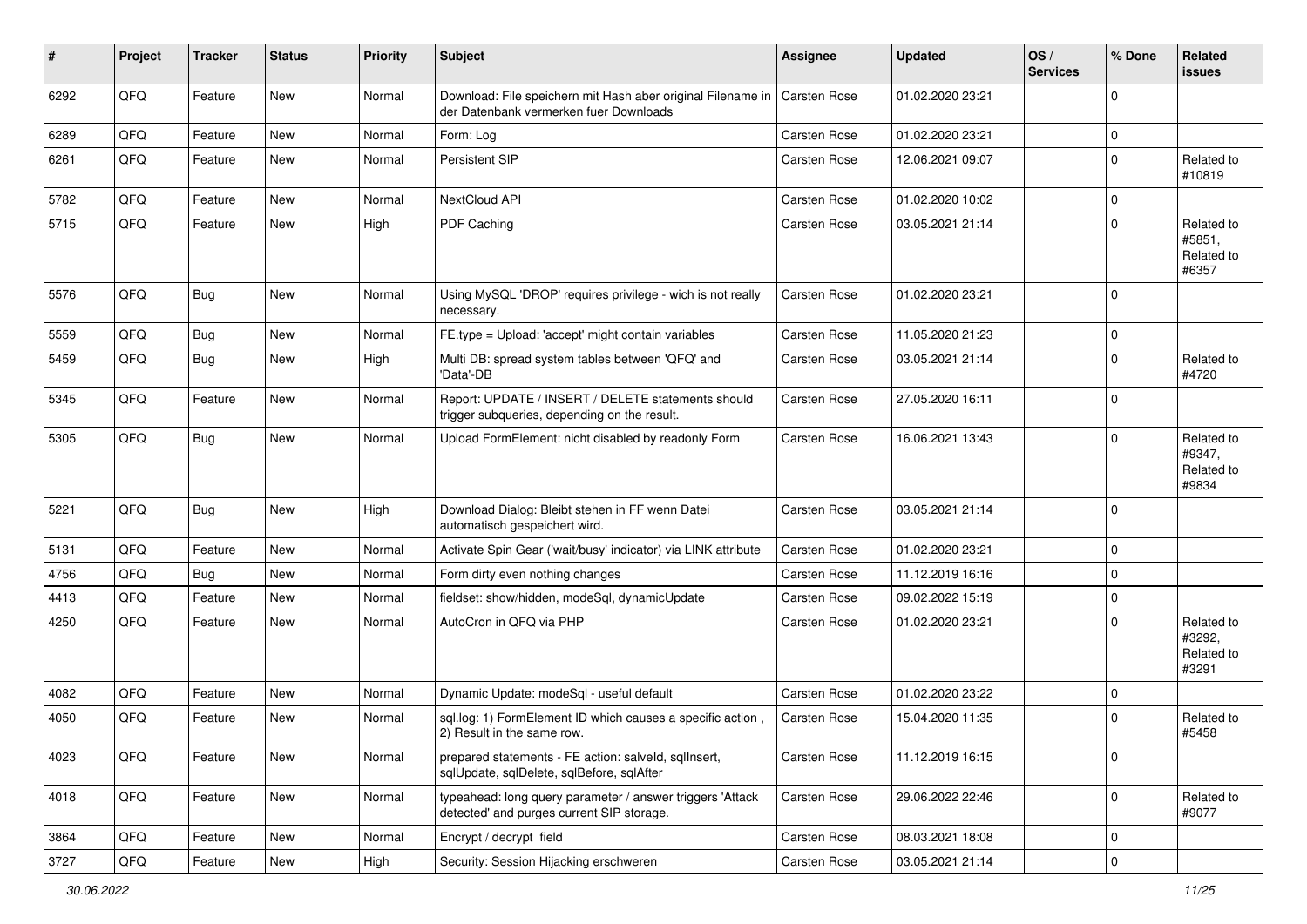| $\sharp$ | Project | <b>Tracker</b> | <b>Status</b> | <b>Priority</b> | <b>Subject</b>                                           | <b>Assignee</b>     | <b>Updated</b>   | OS/<br><b>Services</b> | % Done         | Related<br>issues                                                      |
|----------|---------|----------------|---------------|-----------------|----------------------------------------------------------|---------------------|------------------|------------------------|----------------|------------------------------------------------------------------------|
| 3547     | QFQ     | <b>Bug</b>     | New           | Normal          | FE of type 'note' causes writing of empty fields.        | Carsten Rose        | 01.02.2020 23:21 |                        | $\mathbf 0$    |                                                                        |
| 3504     | QFQ     | Feature        | New           | Normal          | Logging: welche Action FEs werden wann wie ausgefuehrt   | Carsten Rose        | 01.02.2020 23:21 |                        | $\mathbf 0$    | Related to<br>#5458,<br>Related to<br>#4092                            |
| 3432     | QFQ     | Feature        | New           | Normal          | subrecord: dynamicUpdate                                 | <b>Carsten Rose</b> | 11.06.2020 21:10 |                        | $\Omega$       | Related to<br>#5691                                                    |
| 2361     | QFQ     | Feature        | New           | Normal          | Logging wer/wann/wo welches Formular aufgerufen hat      | Carsten Rose        | 11.12.2019 16:15 |                        | $\Omega$       | Related to<br>#4432,<br>Related to<br>#7480                            |
| 14371    | QFQ     | Feature        | Priorize      | Normal          | LDAP via REPORT                                          | Carsten Rose        | 19.06.2022 16:37 |                        | $\mathbf 0$    |                                                                        |
| 14290    | QFQ     | Feature        | Priorize      | Normal          | FormEditor: Show Table Definition                        | Carsten Rose        | 19.06.2022 16:37 |                        | $\mathbf 0$    |                                                                        |
| 14283    | QFQ     | <b>Bug</b>     | Priorize      | Normal          | HEIC / HEIF convert doesn't trigger                      | Carsten Rose        | 19.06.2022 16:37 |                        | $\mathbf 0$    |                                                                        |
| 12504    | QFQ     | Feature        | Priorize      | Normal          | sql.log: report fe.id                                    | <b>Carsten Rose</b> | 05.05.2021 22:09 |                        | $\mathbf 0$    |                                                                        |
| 12503    | QFQ     | Feature        | Priorize      | Normal          | Detect dangerous UPDATE statement with missing WHERE     | Carsten Rose        | 05.05.2021 22:09 |                        | $\pmb{0}$      |                                                                        |
| 12452    | QFQ     | Feature        | Priorize      | Normal          | BaseURL: alsways with '/' at the end                     | Carsten Rose        | 19.06.2022 13:45 |                        | $\mathbf 0$    | Related to<br>#10782                                                   |
| 12325    | QFQ     | <b>Bug</b>     | Priorize      | Normal          | MultiDB form.dblndex not working for report syntax       | <b>Carsten Rose</b> | 07.09.2021 13:37 |                        | $\Omega$       | Related to<br>#12145,<br>Related to<br>#12314                          |
| 11320    | QFQ     | Feature        | Priorize      | Normal          | Typo3 Version 10 support                                 | Carsten Rose        | 05.05.2021 22:09 |                        | $\mathbf 0$    |                                                                        |
| 10015    | QFQ     | Feature        | Priorize      | Normal          | Monospace in Textarea                                    | Carsten Rose        | 03.02.2020 13:40 |                        | $\pmb{0}$      |                                                                        |
| 10012    | QFQ     | Feature        | Priorize      | Normal          | redirectAllMailTo: {{beEmail:T}}                         | Carsten Rose        | 08.05.2021 09:54 |                        | $\mathbf 0$    | Related to<br>#12412,<br>Related to<br>#12413,<br>Related to<br>#10011 |
| 10011    | QFQ     | Feature        | Priorize      | Normal          | Offer new STORE_TYPO3 Variable 'beUser', 'beEmail'       | <b>Carsten Rose</b> | 08.05.2021 09:51 |                        | $\mathbf 0$    | Related to<br>#10012,<br>Related to<br>#12511                          |
| 10005    | QFQ     | Feature        | Priorize      | Normal          | Report / special column name:  AS _calendar              | Carsten Rose        | 03.06.2020 17:28 |                        | $\mathbf 0$    |                                                                        |
| 9975     | QFQ     | Bug            | Priorize      | Normal          | Dropdown Menu: 'r:3' broken                              | Carsten Rose        | 01.02.2020 10:13 |                        | $\mathbf 0$    |                                                                        |
| 9968     | QFQ     | Feature        | Priorize      | Normal          | Tooltip in Links for Developer                           | Carsten Rose        | 01.02.2020 23:17 |                        | $\mathbf 0$    |                                                                        |
| 9958     | QFQ     | <b>Bug</b>     | Priorize      | Normal          | Broken subrecord query: no error message                 | Carsten Rose        | 05.02.2021 15:15 |                        | $\mathbf 0$    |                                                                        |
| 9947     | QFQ     | Bug            | Priorize      | Normal          | Unwanted error message if missing 'typeAheadSqlPrefetch' | Carsten Rose        | 01.02.2020 10:13 |                        | $\overline{0}$ |                                                                        |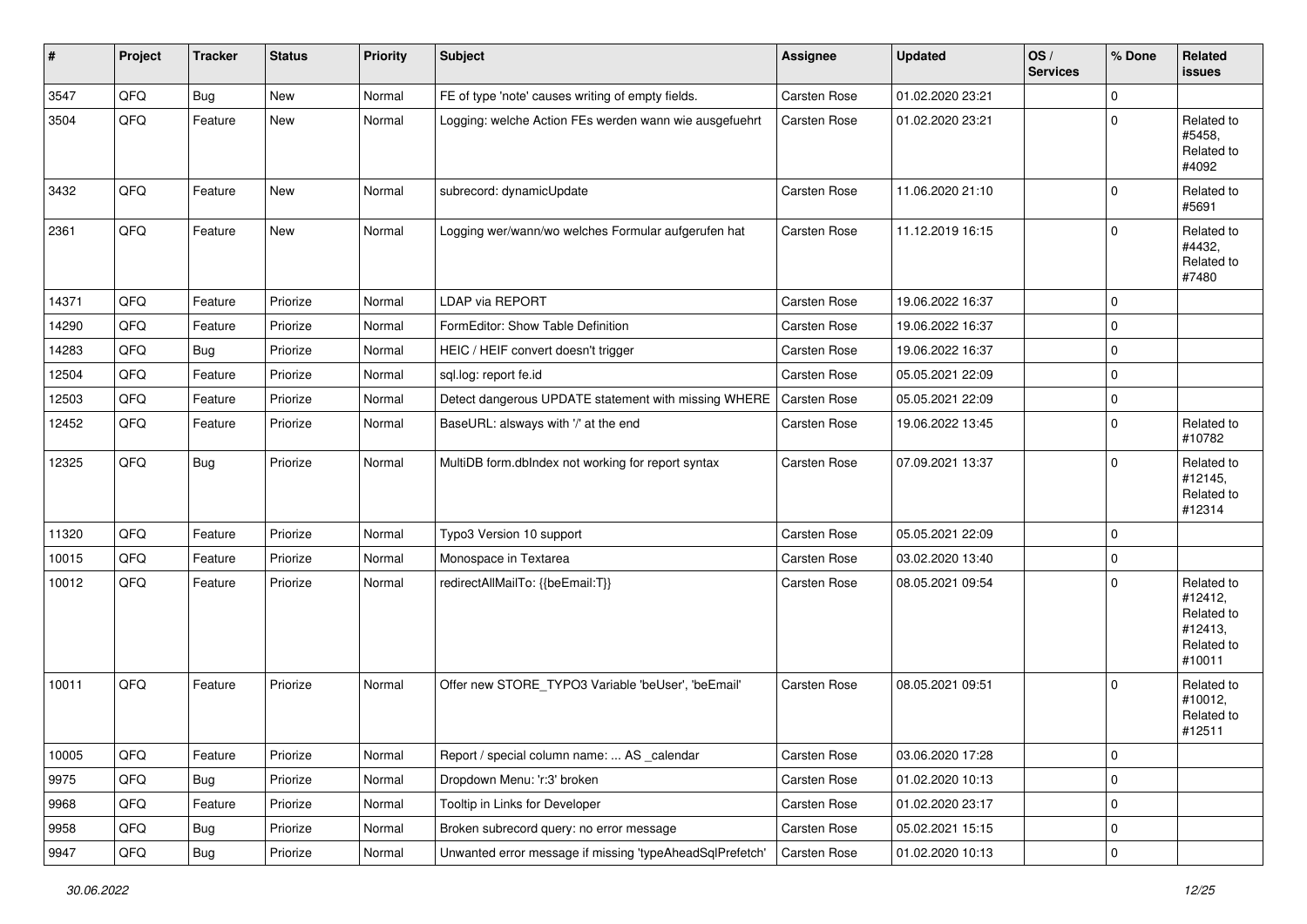| #    | Project | <b>Tracker</b> | <b>Status</b> | <b>Priority</b> | <b>Subject</b>                                                                                           | <b>Assignee</b>     | <b>Updated</b>   | OS/<br><b>Services</b> | % Done              | Related<br><b>issues</b>                                                |
|------|---------|----------------|---------------|-----------------|----------------------------------------------------------------------------------------------------------|---------------------|------------------|------------------------|---------------------|-------------------------------------------------------------------------|
| 9928 | QFQ     | Feature        | Priorize      | Normal          | SpecialColumnName: a) Deprecated: ' AS "_+tag "', b)<br>New: ' AS "_ <tag1><tag2>"</tag2></tag1>         | <b>Carsten Rose</b> | 01.02.2020 23:17 |                        | $\Omega$            | Related to<br>#9929                                                     |
| 9900 | QFQ     | Feature        | Priorize      | Normal          | Generic API Call: tt-content record >> JSON                                                              | <b>Carsten Rose</b> | 01.02.2020 10:13 |                        | $\Omega$            |                                                                         |
| 9862 | QFQ     | Bug            | Priorize      | Normal          | Failed writing to sql mail qfq.log should throw an exception                                             | <b>Carsten Rose</b> | 01.02.2020 10:13 |                        | $\mathbf 0$         |                                                                         |
| 9834 | QFQ     | <b>Bug</b>     | Priorize      | Normal          | Input elements with tag 'disabled' are missing on<br>form-submit: server option 'processReadOnly' broken | Carsten Rose        | 07.12.2021 16:43 |                        | $\mathbf 0$         | Related to<br>#9691,<br>Related to<br>#5305, Has<br>duplicate<br>#12331 |
| 9668 | QFQ     | Feature        | Priorize      | Normal          | Form.mode: rename 'hidden' to 'hide'                                                                     | Carsten Rose        | 05.05.2021 22:14 |                        | $\mathbf 0$         | Related to<br>#6437                                                     |
| 9534 | QFQ     | Bug            | Priorize      | Urgent          | FE.type=upload: 'Unknown Mode: ID"                                                                       | Carsten Rose        | 03.05.2021 21:14 |                        | $\mathbf 0$         | Related to<br>#9532                                                     |
| 9394 | QFQ     | Feature        | Priorize      | Normal          | REST: allow for non numerical ids in get requests                                                        | <b>Carsten Rose</b> | 05.05.2021 22:10 |                        | $\mathbf 0$         |                                                                         |
| 9346 | QFQ     | Feature        | Priorize      | Normal          | beforeSave: check if an upload is given                                                                  | Carsten Rose        | 11.06.2021 21:18 |                        | $\mathbf 0$         |                                                                         |
| 9173 | QFQ     | Bug            | Priorize      | Urgent          | Stale Record Lock: Firefox                                                                               | <b>Carsten Rose</b> | 03.05.2021 21:14 |                        | $\mathbf 0$         | Related to<br>#9789                                                     |
| 9121 | QFQ     | <b>Bug</b>     | Priorize      | High            | sip links have r and __dbIndexData set                                                                   | Carsten Rose        | 12.06.2021 10:41 |                        | $\mathbf 0$         |                                                                         |
| 8963 | QFQ     | Feature        | Priorize      | Normal          | Setting values in a store: flexible way                                                                  | Carsten Rose        | 05.05.2021 22:10 |                        | $\Omega$            | Related to<br>#8975                                                     |
| 8585 | QFQ     | Feature        | Priorize      | Normal          | Enhance Error message for 'unknown form'                                                                 | Carsten Rose        | 01.02.2020 10:13 |                        | $\Omega$            |                                                                         |
| 8584 | QFQ     | Feature        | Priorize      | Normal          | FE 'Action' - never assign to Container (except Template<br>Group)                                       | <b>Carsten Rose</b> | 01.02.2020 10:13 |                        | $\mathbf 0$         |                                                                         |
| 8277 | QFQ     | Feature        | Priorize      | Normal          | fe.parameter.default=                                                                                    | Carsten Rose        | 01.02.2020 23:17 |                        | $\mathbf 0$         | Related to<br>#8113                                                     |
| 8204 | QFQ     | Feature        | Priorize      | High            | Position 'required mark'                                                                                 | Carsten Rose        | 16.06.2021 13:44 |                        | $\mathbf 0$         |                                                                         |
| 8082 | QFQ     | Feature        | Priorize      | High            | Contact form without saving record                                                                       | Carsten Rose        | 07.12.2021 15:20 |                        | $\mathbf 0$         | Related to<br>#8587,<br><b>Blocks</b><br>#11850                         |
| 8044 | QFQ     | Feature        | Priorize      | Normal          | Transaction: a) Form, b) Report                                                                          | Carsten Rose        | 05.05.2021 22:14 |                        | $\mathbf 0$         | Related to<br>#8043                                                     |
| 8037 | QFQ     | <b>Bug</b>     | Priorize      | Normal          | FE.type=upload (advanced mode): {{slaveld:V}} missing<br>during dynamic update                           | Carsten Rose        | 01.02.2020 10:13 |                        | $\pmb{0}$           |                                                                         |
| 8034 | QFQ     | Feature        | Priorize      | Normal          | FormElement 'data': 22.22.2222 should not be accepted                                                    | Carsten Rose        | 01.02.2020 10:13 |                        | $\mathbf 0$         |                                                                         |
| 7656 | QFQ     | <b>Bug</b>     | Priorize      | Normal          | FE with required, 'pattern' and 'extraButtonLock': always<br>complain about missing value                | Carsten Rose        | 01.02.2020 10:13 |                        | 0                   |                                                                         |
| 7630 | QFQ     | Feature        | Priorize      | Normal          | detailed error message for simple upload                                                                 | Carsten Rose        | 01.02.2020 10:13 |                        | $\mathsf{O}\xspace$ |                                                                         |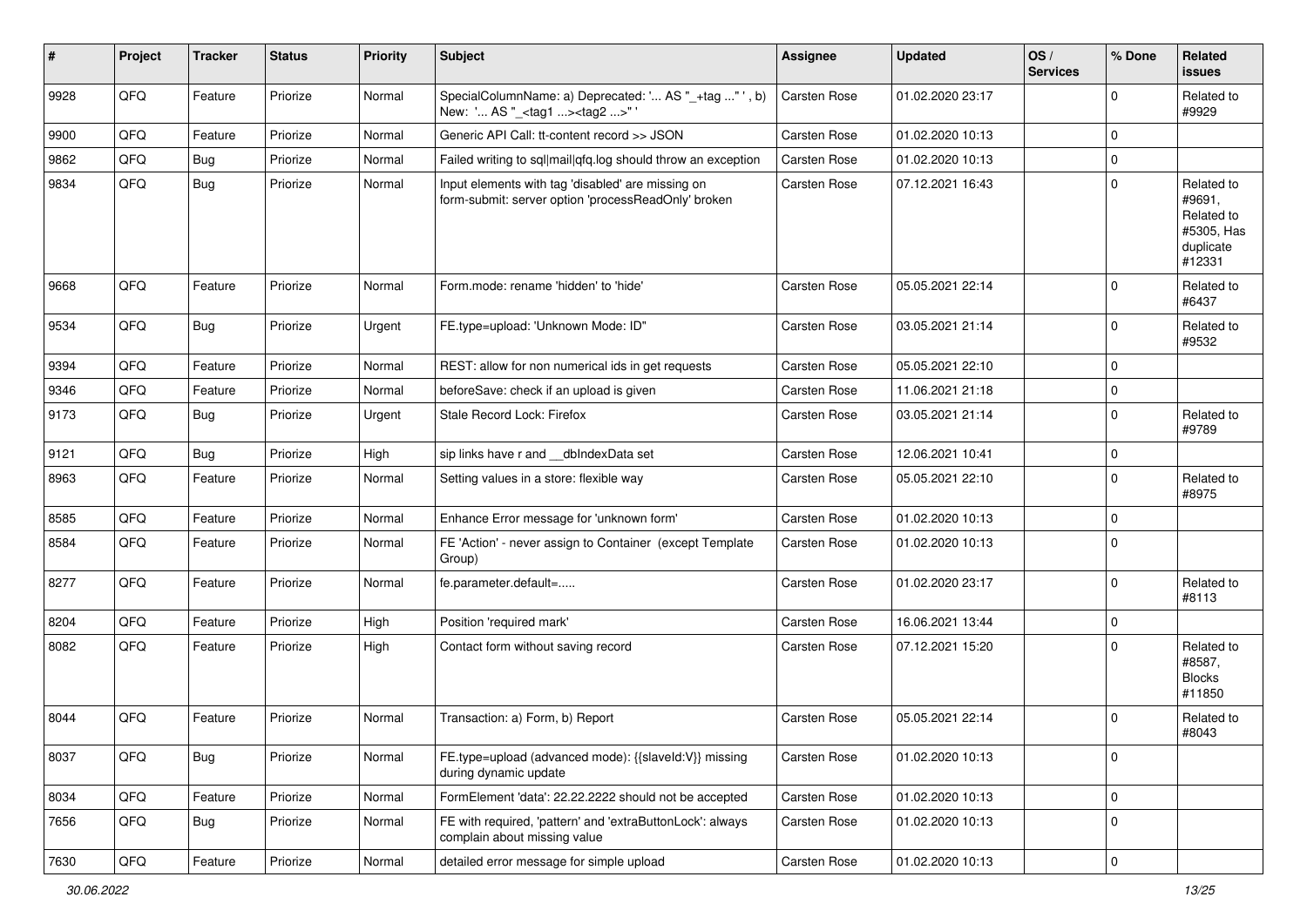| $\vert$ # | Project | <b>Tracker</b> | <b>Status</b> | <b>Priority</b> | <b>Subject</b>                                                                          | <b>Assignee</b>     | <b>Updated</b>   | OS/<br><b>Services</b> | % Done      | Related<br>issues                                                      |
|-----------|---------|----------------|---------------|-----------------|-----------------------------------------------------------------------------------------|---------------------|------------------|------------------------|-------------|------------------------------------------------------------------------|
| 7616      | QFQ     | <b>Bug</b>     | Priorize      | Normal          | Selectlist with Enum & Dynamic Update                                                   | Carsten Rose        | 01.02.2020 10:13 |                        | $\mathbf 0$ |                                                                        |
| 7522      | QFQ     | Feature        | Priorize      | Normal          | Inserting default index.html to folder (Avoid Apache<br>Indexing)                       | Carsten Rose        | 01.02.2020 10:13 |                        | $\Omega$    |                                                                        |
| 7290      | QFQ     | Feature        | Priorize      | Normal          | FormEditor: title as textarea if LEN(title)>60                                          | Carsten Rose        | 01.02.2020 10:13 |                        | $\Omega$    | Blocked by<br>#7682                                                    |
| 7217      | QFQ     | Feature        | Priorize      | Normal          | Download: notice User if `_sip=?` is missing                                            | Carsten Rose        | 01.02.2020 10:13 |                        | $\mathbf 0$ |                                                                        |
| 6998      | QFQ     | Feature        | Priorize      | Normal          | Form: with debug=on show column information as tooltip of<br>column label               | Carsten Rose        | 01.02.2020 10:13 |                        | $\Omega$    |                                                                        |
| 6574      | QFQ     | <b>Bug</b>     | Priorize      | Normal          | qfq.log: Fehlermeldung wurde angezeigt, aber nicht geloggt                              | Carsten Rose        | 01.02.2020 10:13 |                        | $\mathbf 0$ |                                                                        |
| 6116      | QFQ     | Bug            | Priorize      | High            | value of checkbox not saved                                                             | Carsten Rose        | 07.12.2021 17:19 |                        | $\Omega$    |                                                                        |
| 5942      | QFQ     | Feature        | Priorize      | Normal          | 'L' and 'type': append to links, generate via 'link' by using<br>'u:' .                 | <b>Carsten Rose</b> | 01.02.2020 10:13 |                        | $\Omega$    |                                                                        |
| 3867      | QFQ     | Feature        | Priorize      | Normal          | Readonly Formular: Template Groups add/delete<br>ausbeldnen                             | Carsten Rose        | 05.05.2021 22:12 |                        | $\mathbf 0$ |                                                                        |
| 3782      | QFQ     | <b>Bug</b>     | Priorize      | Normal          | Bei fehlerhafter Eingabe (z.B. Datum) sollte das erwartete<br>Format angezeigt werden   | Carsten Rose        | 01.02.2020 10:13 |                        | $\Omega$    |                                                                        |
| 12463     | QFQ     | <b>Bug</b>     | ToDo          | High            | QFQ Function: 'function' and 'sql' on same level - output of<br>sal is shown two times. | Carsten Rose        | 15.12.2021 16:31 |                        | $\mathbf 0$ |                                                                        |
| 12395     | QFQ     | Bug            | ToDo          | High            | QFQ Function: Result two times shown                                                    | Carsten Rose        | 18.02.2022 08:59 |                        | $\mathbf 0$ |                                                                        |
| 9789      | QFQ     | Bug            | In Progress   | High            | Record Lock: release to early on 'leave page'                                           | Carsten Rose        | 10.01.2022 09:25 |                        | 100         | Related to<br>#10081,<br>Related to<br>#9173,<br>Related to<br>#8702   |
| 13330     | QFQ     | Feature        | In Progress   | Normal          | Multi Form: Upload                                                                      | Carsten Rose        | 07.11.2021 12:40 |                        | 50          | Related to<br>#9706                                                    |
| 12440     | QFQ     | Feature        | In Progress   | Normal          | Typo3 V10 upgrade (durchfuehren und testen)                                             | Carsten Rose        | 21.03.2022 09:53 |                        | 50          | Related to<br>#12357,<br>Related to<br>#12067,<br>Related to<br>#10661 |
| 9691      | QFQ     | <b>Bug</b>     | In Progress   | Normal          | Checkbox: dynamic update > readonly                                                     | Carsten Rose        | 01.02.2020 23:22 |                        | 50          | Related to<br>#9834                                                    |
| 9517      | QFQ     | Feature        | In Progress   | High            | Input multiple tags with typeahead                                                      | Carsten Rose        | 03.05.2021 21:14 |                        | 40          | Related to<br>#10150                                                   |
| 10793     | QFQ     | Feature        | In Progress   | Normal          | <b>Update NPM Packages</b>                                                              | <b>Carsten Rose</b> | 07.09.2021 13:25 |                        | $30\,$      |                                                                        |
| 14323     | QFQ     | Bug            | In Progress   | Normal          | Report: render=both single - no impact                                                  | <b>Carsten Rose</b> | 19.06.2022 18:31 |                        | $\Omega$    |                                                                        |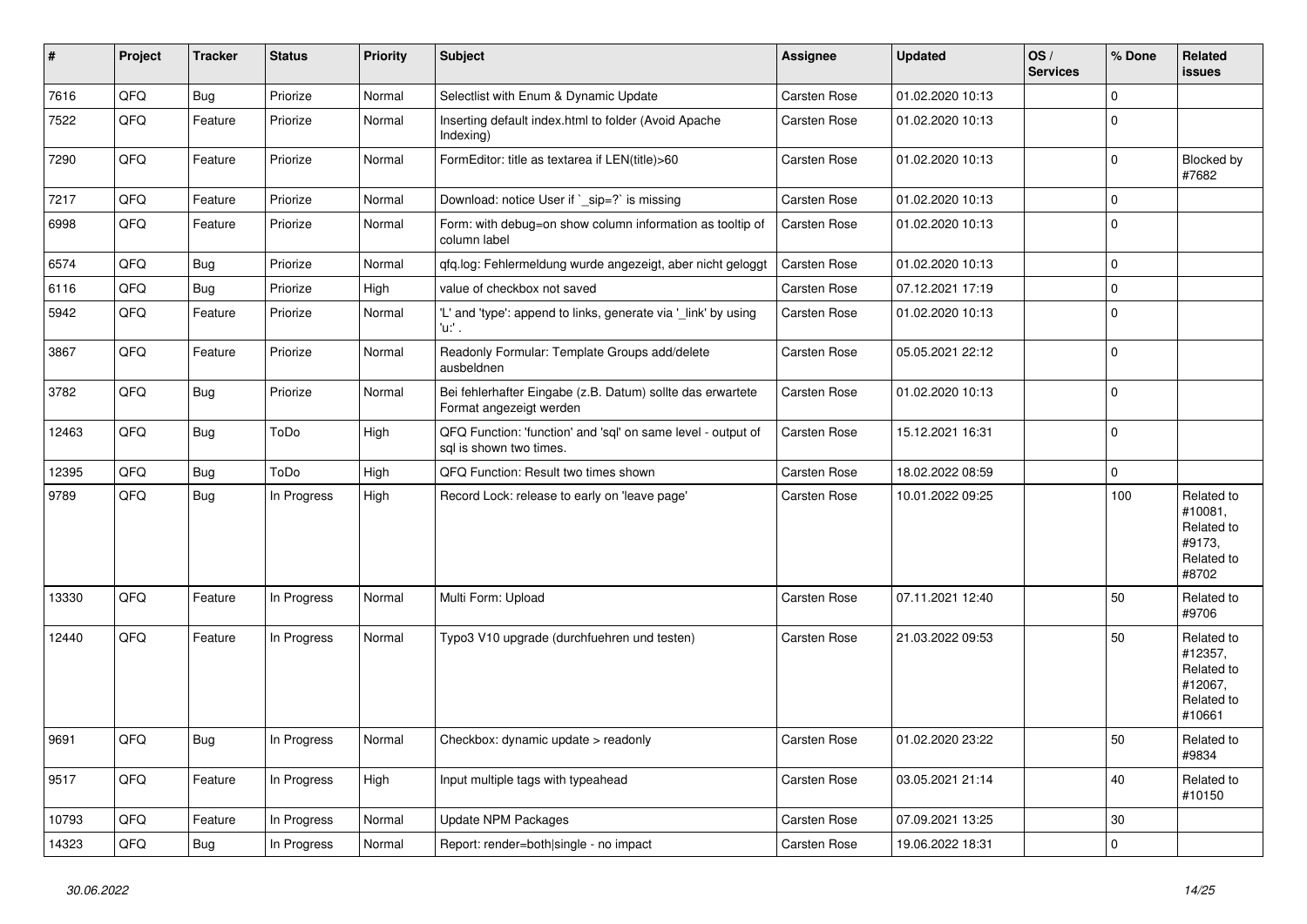| #     | Project | <b>Tracker</b> | <b>Status</b>              | <b>Priority</b> | <b>Subject</b>                                                      | <b>Assignee</b>     | <b>Updated</b>   | OS/<br><b>Services</b> | % Done              | Related<br>issues                                                                                                              |
|-------|---------|----------------|----------------------------|-----------------|---------------------------------------------------------------------|---------------------|------------------|------------------------|---------------------|--------------------------------------------------------------------------------------------------------------------------------|
| 14175 | QFQ     | Bug            | In Progress                | Normal          | Opening a form with no QFQ Session cookie fails                     | <b>Carsten Rose</b> | 03.06.2022 10:40 |                        | 0                   |                                                                                                                                |
| 12439 | QFQ     | Feature        | In Progress                | Normal          | TinyMCE Paste from Word & Character Count/Limit                     | <b>Carsten Rose</b> | 05.05.2021 22:15 |                        | 0                   |                                                                                                                                |
| 11980 | QFQ     | Feature        | In Progress                | Normal          | protected verzeichnis MUSS geschützt werden                         | Carsten Rose        | 07.09.2021 13:30 |                        | $\mathbf 0$         |                                                                                                                                |
| 11517 | QFQ     | <b>Bug</b>     | In Progress                | Normal          | extraButtonInfo Broken for multiple FormElements                    | <b>Carsten Rose</b> | 12.05.2022 13:12 |                        | $\mathbf{0}$        | Related to<br>#7890,<br>Related to<br>#3811, Has<br>duplicate<br>#10905, Has<br>duplicate<br>#10553, Has<br>duplicate<br>#6779 |
| 11076 | QFQ     | Feature        | In Progress                | Normal          | SELECT  AS _websocket                                               | Carsten Rose        | 30.08.2020 17:49 |                        | 0                   |                                                                                                                                |
| 10661 | QFQ     | <b>Bug</b>     | In Progress                | Normal          | Typo3 Warnungen                                                     | <b>Carsten Rose</b> | 07.09.2021 13:23 |                        | $\mathbf{0}$        | Related to<br>#12440                                                                                                           |
| 10443 | QFQ     | Feature        | In Progress                | Normal          | Konzept_api / _live                                                 | Carsten Rose        | 07.05.2020 09:39 |                        | 0                   |                                                                                                                                |
| 6250  | QFQ     | Feature        | In Progress                | Normal          | Enhance layout: a) Subrecord, b) Subrecord-Title                    | Carsten Rose        | 01.02.2020 23:22 |                        | $\mathbf{0}$        | Related to<br>#5391                                                                                                            |
| 5695  | QFQ     | Feature        | In Progress                | Normal          | Multiform                                                           | Carsten Rose        | 02.01.2021 18:38 |                        | $\mathsf{O}\xspace$ |                                                                                                                                |
| 13566 | QFQ     | Feature        | Ready to sync<br>(develop) | Normal          | Delete config-example.qfq.php file                                  | <b>Carsten Rose</b> | 23.12.2021 09:25 |                        | $\mathbf{0}$        |                                                                                                                                |
| 12584 | QFQ     | Feature        | Feedback                   | Normal          | T3 v10 migration script: replace alias-patterns (v11)               | <b>Carsten Rose</b> | 28.05.2022 11:12 |                        | 100                 |                                                                                                                                |
| 12546 | QFQ     | <b>Bug</b>     | Feedback                   | Normal          | Branch 'Development' - Unit Tests mit dirty workaround<br>angepasst | Carsten Rose        | 19.03.2022 17:48 |                        | 0                   |                                                                                                                                |
| 5894  | QFQ     | Feature        | Feedback                   | Normal          | Typeahead in Report: show/hide rows dynamically                     | <b>Carsten Rose</b> | 18.02.2022 08:50 |                        | $\mathbf{0}$        | Related to<br>#5893,<br>Related to<br>#5885                                                                                    |
| 3402  | QFQ     | Feature        | Some day<br>maybe          | Normal          | Syntax Highlighting via CodeMirror                                  | Carsten Rose        | 11.12.2019 16:02 |                        | 100                 | Related to<br>#3207                                                                                                            |
| 12611 | QFQ     | Feature        | Some day<br>maybe          | Normal          | Refactoring: Bootstrap with Lazy Loading                            | <b>Carsten Rose</b> | 08.06.2022 10:37 |                        | $\mathbf{0}$        | Related to<br>#12490,<br>Related to<br>#10013,<br>Related to<br>#7732                                                          |
| 12337 | QFQ     | Feature        | Some day<br>maybe          | Normal          | Database.php: better caching                                        | <b>Carsten Rose</b> | 16.09.2021 15:10 |                        | $\mathbf 0$         |                                                                                                                                |
| 12315 | QFQ     | Feature        | Some day<br>maybe          | Normal          | Form History (Diffs) / Backups                                      | Carsten Rose        | 16.09.2021 15:10 |                        | $\mathsf{O}\xspace$ |                                                                                                                                |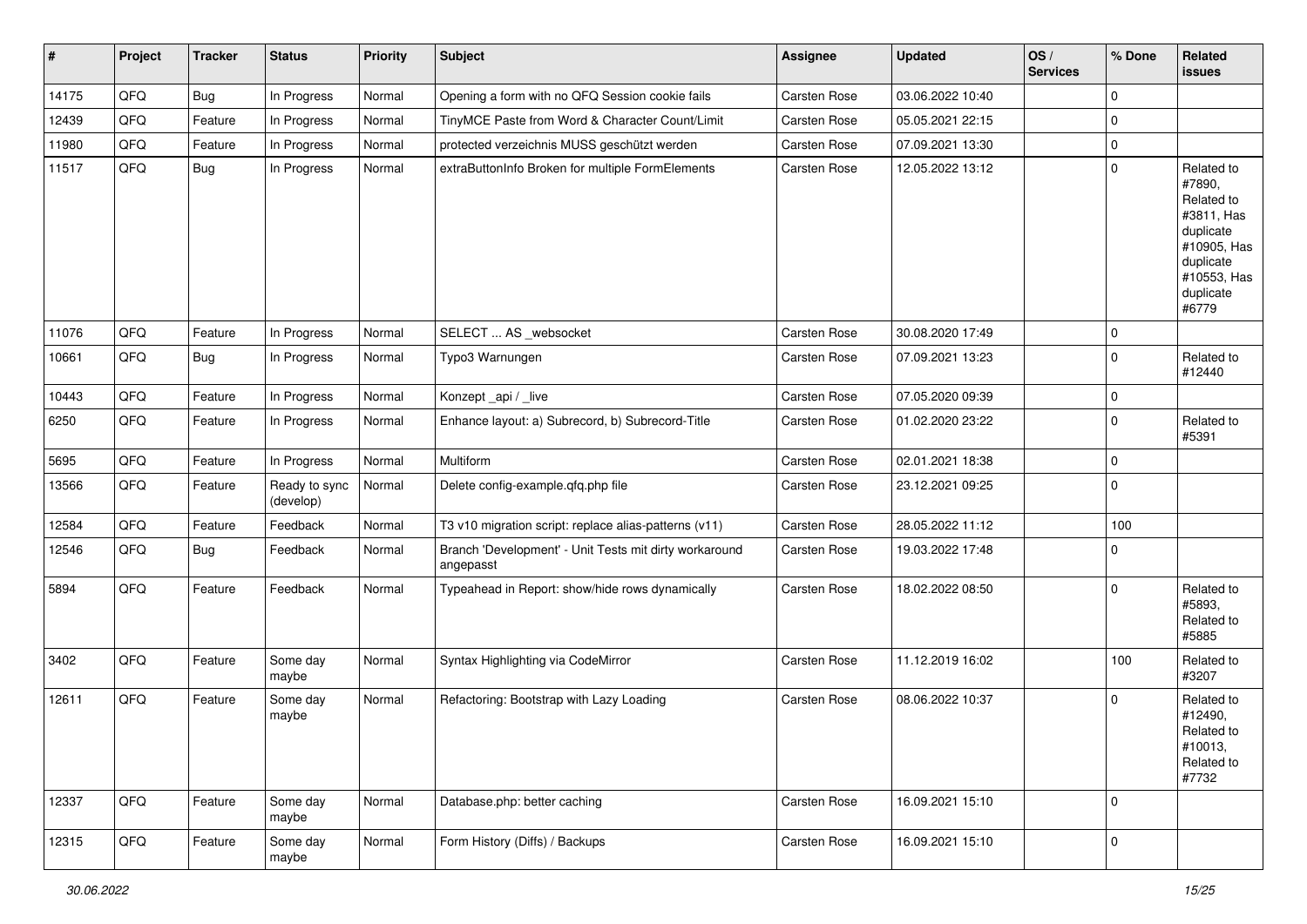| $\vert$ # | Project | <b>Tracker</b> | <b>Status</b>     | <b>Priority</b> | <b>Subject</b>                                                          | <b>Assignee</b>     | <b>Updated</b>   | OS/<br><b>Services</b> | % Done      | Related<br><b>issues</b>                                              |
|-----------|---------|----------------|-------------------|-----------------|-------------------------------------------------------------------------|---------------------|------------------|------------------------|-------------|-----------------------------------------------------------------------|
| 11323     | QFQ     | Feature        | Some day<br>maybe | Normal          | Report Frontend Editor Modal + Codemirror                               | <b>Carsten Rose</b> | 16.09.2021 15:10 |                        | $\Omega$    | Related to<br>#11036                                                  |
| 11322     | QFQ     | Feature        | Some day<br>maybe | Normal          | Form Element JSON - (multiline parameter field)                         | <b>Carsten Rose</b> | 16.09.2021 15:10 |                        | $\mathbf 0$ |                                                                       |
| 11217     | QFQ     | Feature        | Some day<br>maybe | Normal          | <b>Extend Script Functionality</b>                                      | Carsten Rose        | 16.09.2021 15:10 |                        | $\Omega$    |                                                                       |
| 11036     | QFQ     | Feature        | Some day<br>maybe | Normal          | inline report editor permissions                                        | <b>Carsten Rose</b> | 16.09.2021 15:09 |                        | $\mathbf 0$ | Related to<br>#11323                                                  |
| 10745     | QFQ     | Feature        | Some day<br>maybe | Normal          | Tablesorter Excel Export                                                | <b>Carsten Rose</b> | 16.09.2021 15:09 |                        | $\Omega$    |                                                                       |
| 10716     | QFQ     | Feature        | Some day<br>maybe | Normal          | Business Logic mit Externen Skripten                                    | Carsten Rose        | 16.09.2021 15:10 |                        | $\mathbf 0$ | Related to<br>#10713,<br>Related to<br>#8217                          |
| 10116     | QFQ     | Feature        | Some day<br>maybe | Normal          | TypeAhead: Tag - show inside 'input' element                            | <b>Carsten Rose</b> | 16.09.2021 15:09 |                        | $\mathbf 0$ |                                                                       |
| 10095     | QFQ     | Feature        | Some day<br>maybe | Normal          | Generic Gitlab Integration into QFQ                                     | <b>Carsten Rose</b> | 16.09.2021 15:10 |                        | $\mathbf 0$ |                                                                       |
| 10013     | QFQ     | Feature        | Some day<br>maybe | Normal          | FE.typ=editor: CodeMirror                                               | <b>Carsten Rose</b> | 08.06.2022 10:37 |                        | $\mathbf 0$ | Related to<br>#12611,<br>Related to<br>#12490,<br>Related to<br>#7732 |
| 9704      | QFQ     | Feature        | Some day<br>maybe | Normal          | Thumbnails Generieren beim Splitten von PDF Files                       | <b>Carsten Rose</b> | 11.12.2019 16:01 |                        | $\Omega$    |                                                                       |
| 9669      | QFQ     | <b>Bug</b>     | Some day<br>maybe | Normal          | Checkbox / Template Group: radio/checkbox visible broken<br>after 'add' | Carsten Rose        | 16.06.2021 13:47 |                        | $\pmb{0}$   | Related to<br>#8091                                                   |
| 9579      | QFQ     | Feature        | Some day<br>maybe | Normal          | Multiform with Process Row                                              | Carsten Rose        | 11.12.2019 16:01 |                        | $\Omega$    |                                                                       |
| 9281      | QFQ     | <b>Bug</b>     | Some day<br>maybe | Normal          | Allow STRICT_TRANS_TABLES                                               | <b>Carsten Rose</b> | 02.01.2021 18:43 |                        | $\mathbf 0$ |                                                                       |
| 8894      | QFQ     | Feature        | Some day<br>maybe | Normal          | Documentation Tags Usable in QFQ Application                            | <b>Carsten Rose</b> | 11.12.2019 16:01 |                        | $\mathbf 0$ |                                                                       |
| 8892      | QFQ     | Feature        | Some day<br>maybe | Normal          | Display and Edit SQL Comments in Form Editor                            | <b>Carsten Rose</b> | 11.12.2019 16:01 |                        | $\Omega$    |                                                                       |
| 8586      | QFQ     | Feature        | Some day<br>maybe | Normal          | QFQ: Enhance Error message for 'record not found'                       | <b>Carsten Rose</b> | 16.09.2021 15:10 |                        | $\mathbf 0$ |                                                                       |
| 8520      | QFG     | Feature        | Some day<br>maybe | Normal          | Bring QFQ to Composer                                                   | Carsten Rose        | 16.09.2021 15:10 |                        | $\pmb{0}$   |                                                                       |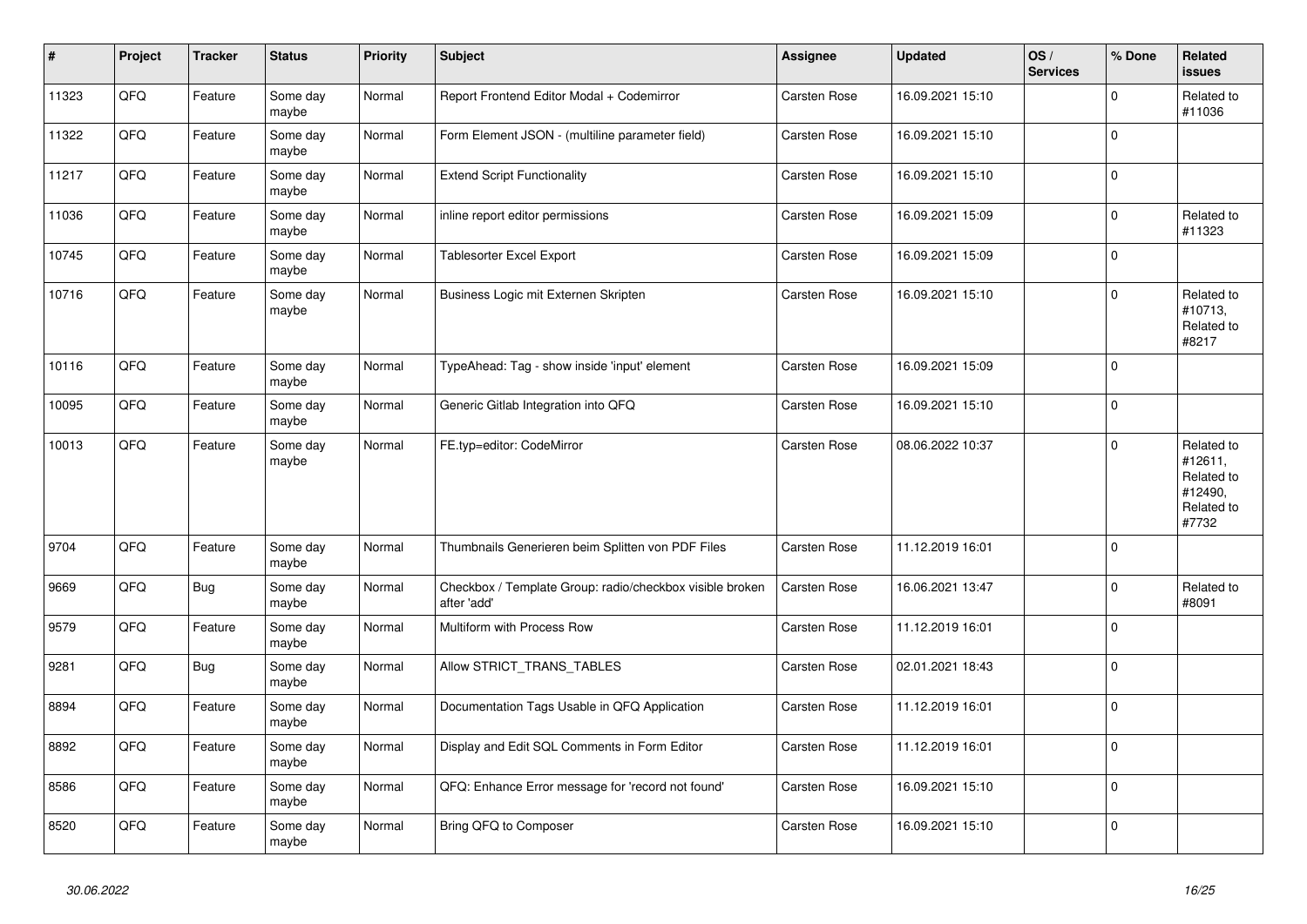| #    | Project | <b>Tracker</b> | <b>Status</b>     | <b>Priority</b> | <b>Subject</b>                                                                                 | <b>Assignee</b>     | <b>Updated</b>   | OS/<br><b>Services</b> | % Done      | Related<br>issues                           |
|------|---------|----------------|-------------------|-----------------|------------------------------------------------------------------------------------------------|---------------------|------------------|------------------------|-------------|---------------------------------------------|
| 8106 | QFQ     | <b>Bug</b>     | Some day<br>maybe | Normal          | Dynamic Update: Feld kann nicht auf empty zurückgesetzt<br>werden                              | <b>Carsten Rose</b> | 11.12.2019 16:01 |                        | $\Omega$    |                                             |
| 8101 | QFQ     | Feature        | Some day<br>maybe | Normal          | Password hash: support further hashing methods                                                 | <b>Carsten Rose</b> | 16.09.2021 15:10 |                        | $\Omega$    |                                             |
| 7456 | QFQ     | <b>Bug</b>     | Some day<br>maybe | Low             | Todos in Code: solve or make ticket                                                            | Carsten Rose        | 16.09.2021 15:10 |                        | $\Omega$    |                                             |
| 7453 | QFQ     | Feature        | Some day<br>maybe | Normal          | import / export forms QFQ                                                                      | Carsten Rose        | 16.09.2021 15:10 |                        | $\Omega$    |                                             |
| 7452 | QFQ     | Feature        | Some day<br>maybe | Normal          | automate deployment new QFQ version                                                            | Carsten Rose        | 16.09.2021 15:10 |                        | $\Omega$    |                                             |
| 7336 | QFQ     | Feature        | Some day<br>maybe | Normal          | PDF Upload: disallow PDFs with specific Meta information                                       | <b>Carsten Rose</b> | 11.12.2019 16:01 |                        | $\Omega$    |                                             |
| 7107 | QFQ     | Feature        | Some day<br>maybe | Normal          | Showcase Registration Tool: Anmeldung / Administration :<br>Liste Anmeldungen / Emaileinaldung | <b>Carsten Rose</b> | 11.12.2019 16:01 |                        | $\Omega$    |                                             |
| 6715 | QFQ     | Feature        | Some day<br>maybe | Normal          | Code-Refactoring: dbArray vereinheitlichen                                                     | <b>Carsten Rose</b> | 11.12.2019 16:02 |                        | $\Omega$    |                                             |
| 5991 | QFQ     | Bug            | Some day<br>maybe | Normal          | URLs with ' ' or long parameter are problematic                                                | Carsten Rose        | 01.02.2020 23:19 |                        | $\mathbf 0$ |                                             |
| 5983 | QFQ     | Feature        | Some day<br>maybe | Normal          | Form Submit (save & update): normalize date/-time FE                                           | Carsten Rose        | 01.02.2020 23:19 |                        | $\Omega$    |                                             |
| 5852 | QFQ     | Feature        | Some day<br>maybe | Normal          | Logging: mail.log / sql.log - im FE anzeigen und via AJAX<br>aktualisieren                     | Carsten Rose        | 01.02.2020 23:19 |                        | $\Omega$    | Related to<br>#5885                         |
| 5768 | QFQ     | <b>Bug</b>     | Some day<br>maybe | Normal          | '{{pageLanguage:T}}' missing if QFQ is called via api                                          | Carsten Rose        | 01.02.2020 23:19 |                        | $\Omega$    |                                             |
| 5706 | QFQ     | <b>Bug</b>     | Some day<br>maybe | Normal          | upload: fileDestination needs to be sanatized                                                  | <b>Carsten Rose</b> | 01.02.2020 23:19 |                        | $\Omega$    |                                             |
| 5665 | QFQ     | Feature        | Some day<br>maybe | Normal          | Versuch das '{{!' nicht mehr noetig ist.                                                       | Carsten Rose        | 01.02.2020 23:20 |                        | $\Omega$    | Related to<br>#7432,<br>Related to<br>#7434 |
| 5579 | QFQ     | Feature        | Some day<br>maybe | Normal          | Enhance Doc / Presentation: variable type 'link column type'                                   | Carsten Rose        | 01.02.2020 23:19 |                        | $\Omega$    |                                             |
| 5557 | QFQ     | <b>Bug</b>     | Some day<br>maybe | Normal          | Form load: STORE_RECORD filled, but should be empty                                            | Carsten Rose        | 01.02.2020 23:19 |                        | $\Omega$    |                                             |
| 5548 | QFQ     | Feature        | Some day<br>maybe | Normal          | 801 Textfiles/Scriptfiles als Thumbnail                                                        | Carsten Rose        | 07.03.2022 16:26 |                        | 0           |                                             |
| 5480 | QFQ     | Feature        | Some day<br>maybe | Normal          | QFQ: Dokumentation mit Screenshots versehen                                                    | Carsten Rose        | 01.02.2020 23:20 |                        | $\mathbf 0$ | Related to<br>#9879                         |
| 5428 | QFQ     | Feature        | Some day<br>maybe | Normal          | secure thumbnail: late render on access.                                                       | Carsten Rose        | 01.02.2020 23:20 |                        | $\mathbf 0$ |                                             |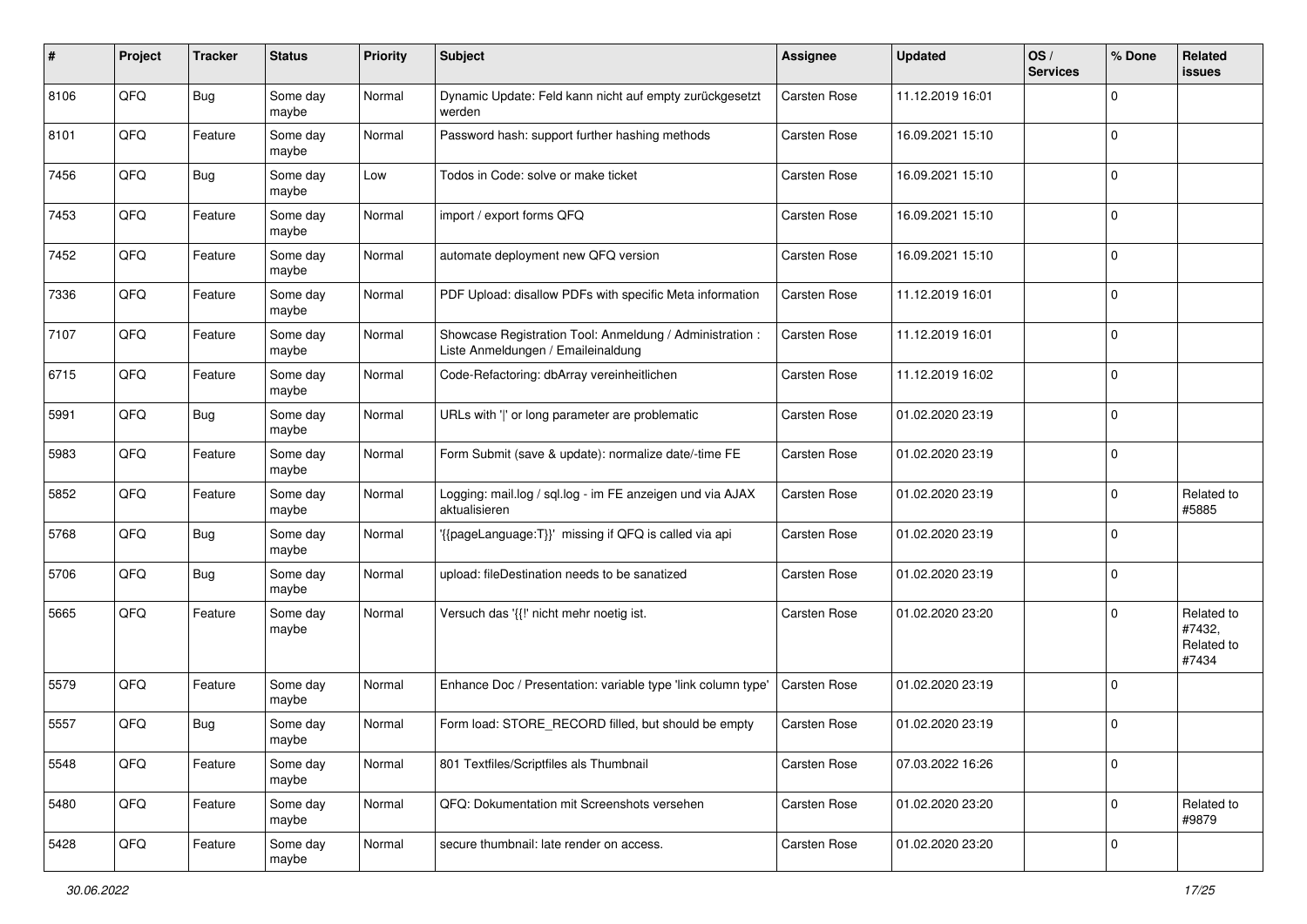| ∦    | Project | <b>Tracker</b> | <b>Status</b>     | <b>Priority</b> | <b>Subject</b>                                                                                                       | <b>Assignee</b>     | <b>Updated</b>   | OS/<br><b>Services</b> | % Done      | Related<br><b>issues</b>                       |
|------|---------|----------------|-------------------|-----------------|----------------------------------------------------------------------------------------------------------------------|---------------------|------------------|------------------------|-------------|------------------------------------------------|
| 5132 | QFQ     | Feature        | Some day<br>maybe | Normal          | Error Message sendmail missing attachment: more details                                                              | <b>Carsten Rose</b> | 01.02.2020 23:19 |                        | $\Omega$    |                                                |
| 5021 | QFQ     | <b>Bug</b>     | Some day<br>maybe | Normal          | FE.typ=extra - during save displays error 'datum2' already<br>filled in STORE SIP - the value is stored nevertheless | <b>Carsten Rose</b> | 01.02.2020 23:19 |                        | $\mathbf 0$ | Related to<br>#3875                            |
| 4956 | QFQ     | Feature        | Some day<br>maybe | Normal          | Sendmail: Benutzerdefinierte Headers                                                                                 | <b>Carsten Rose</b> | 11.12.2019 16:02 |                        | $\mathbf 0$ |                                                |
| 4872 | QFQ     | Feature        | Some day<br>maybe | Normal          | Fields of Typo3 page available in STORE_TYPO3                                                                        | <b>Carsten Rose</b> | 01.02.2020 23:19 |                        | $\mathbf 0$ |                                                |
| 4869 | QFQ     | Feature        | Some day<br>maybe | Normal          | Dynamic Update (show, hide, readonly?, required?) for<br><b>Template Group Elements</b>                              | <b>Carsten Rose</b> | 01.02.2020 23:19 |                        | $\mathbf 0$ | Related to<br>#4865                            |
| 4839 | QFQ     | Feature        | Some day<br>maybe | Normal          | qfq-handle in <head> Abschnitt</head>                                                                                | Carsten Rose        | 11.12.2019 16:02 |                        | $\Omega$    |                                                |
| 4771 | QFQ     | <b>Bug</b>     | Some day<br>maybe | Normal          | qfq: select-down-values empty after save (edit-form for<br>program administrators)                                   | <b>Carsten Rose</b> | 01.02.2020 23:20 |                        | $\mathbf 0$ | Related to<br>#4549, Has<br>duplicate<br>#4282 |
| 4757 | QFQ     | Feature        | Some day<br>maybe | Normal          | Test subrecord: download links ok? Links ok?                                                                         | <b>Carsten Rose</b> | 01.02.2020 23:20 |                        | $\Omega$    |                                                |
| 4659 | QFQ     | Bug            | Some day<br>maybe | Normal          | infoButtonExtra                                                                                                      | <b>Carsten Rose</b> | 01.02.2020 23:20 |                        | $\mathbf 0$ |                                                |
| 4652 | QFQ     | Feature        | Some day<br>maybe | Normal          | UZH CD: Weiterleitung auf benutzerdefinierte 403/404 Seite                                                           | Carsten Rose        | 01.02.2020 23:20 |                        | $\mathbf 0$ |                                                |
| 4651 | QFQ     | Bug            | Some day<br>maybe | Normal          | "Loading document" Modal wird angezeigt bei uzhcd type=2<br>Ansicht                                                  | Carsten Rose        | 01.02.2020 23:20 |                        | $\mathbf 0$ |                                                |
| 4650 | QFQ     | Feature        | Some day<br>maybe | Normal          | Convert html to doc/rtf                                                                                              | Carsten Rose        | 01.02.2020 23:20 |                        | 0           | Related to<br>#10704                           |
| 4606 | QFQ     | Feature        | Some day<br>maybe | Normal          | link: qualifier to render bootstrap button                                                                           | <b>Carsten Rose</b> | 01.02.2020 23:19 |                        | $\mathbf 0$ |                                                |
| 4583 | QFQ     | <b>Bug</b>     | Some day<br>maybe | Normal          | Dynamic Update bei TypeAhead Feldern                                                                                 | <b>Carsten Rose</b> | 01.02.2020 23:19 |                        | $\mathbf 0$ |                                                |
| 4549 | QFQ     | <b>Bug</b>     | Some day<br>maybe | Normal          | TemplateGroups: FE.type SELECT loose selected value<br>after save                                                    | <b>Carsten Rose</b> | 01.02.2020 23:20 |                        | $\mathbf 0$ | Related to<br>#4548,<br>Related to<br>#4771    |
| 4528 | QFG     | <b>Bug</b>     | Some day<br>maybe | Normal          | extraButtonLock mit SQLAhead Bug                                                                                     | Carsten Rose        | 01.02.2020 23:19 |                        | $\pmb{0}$   |                                                |
| 4365 | QFQ     | Feature        | Some day<br>maybe | Normal          | Multi Language: new way of config                                                                                    | Carsten Rose        | 01.02.2020 23:20 |                        | $\pmb{0}$   |                                                |
| 4349 | QFG     | Feature        | Some day<br>maybe | Normal          | link download: downloaded external URL to<br>deliver/concatenate - check mimetipe and handle it correctly            | Carsten Rose        | 11.12.2019 16:02 |                        | $\mathbf 0$ |                                                |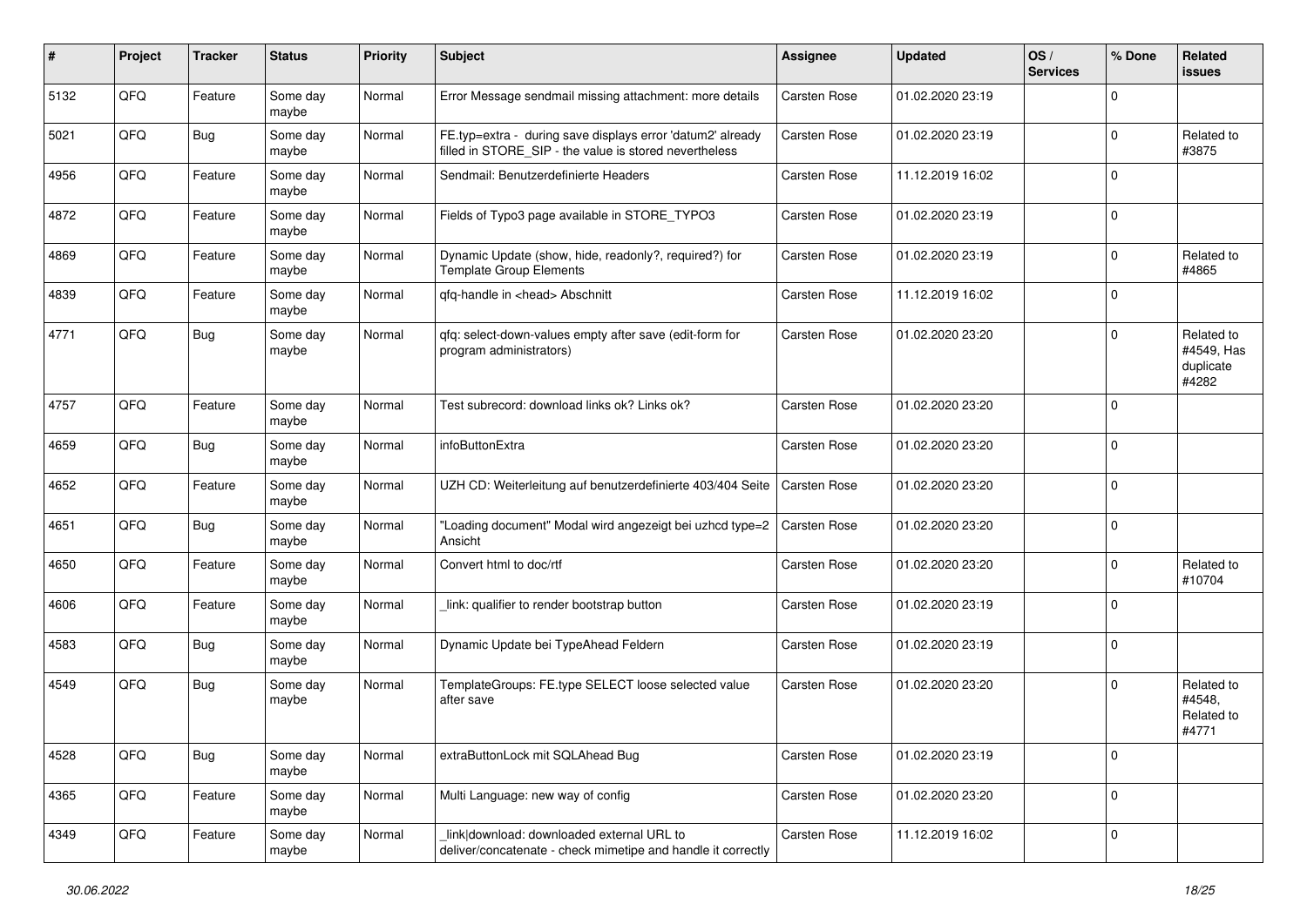| #    | Project | <b>Tracker</b> | <b>Status</b>     | <b>Priority</b> | <b>Subject</b>                                                                                                          | <b>Assignee</b>     | <b>Updated</b>   | OS/<br><b>Services</b> | % Done      | Related<br>issues                           |
|------|---------|----------------|-------------------|-----------------|-------------------------------------------------------------------------------------------------------------------------|---------------------|------------------|------------------------|-------------|---------------------------------------------|
| 4343 | QFQ     | Feature        | Some day<br>maybe | Normal          | Link: Classifier to add 'attributes'                                                                                    | <b>Carsten Rose</b> | 01.02.2020 23:20 |                        | $\Omega$    | Related to<br>#14077                        |
| 4330 | QFQ     | Feature        | Some day<br>maybe | Normal          | Error Message: report missing {{ / }} in sqlUpdate, sqlInsert,<br>sqlDelete, sqlAfter, sqlBefore in FE action elements. | <b>Carsten Rose</b> | 01.02.2020 23:20 |                        | $\Omega$    |                                             |
| 4328 | QFQ     | <b>Bug</b>     | Some day<br>maybe | Normal          | Error Message: Show FE name/number on problems in FE                                                                    | Carsten Rose        | 01.02.2020 23:20 |                        | $\Omega$    |                                             |
| 4293 | QFQ     | <b>Bug</b>     | Some day<br>maybe | Normal          | Download broken if token 'd:' is missing - but no error<br>message                                                      | Carsten Rose        | 11.12.2019 16:03 |                        | $\Omega$    | Related to<br>#7514                         |
| 4279 | QFQ     | Bug            | Some day<br>maybe | High            | config.linkVars lost                                                                                                    | <b>Carsten Rose</b> | 03.05.2021 21:14 |                        | $\Omega$    |                                             |
| 4259 | QFQ     | Feature        | Some day<br>maybe | Normal          | Instant trigger a cron job                                                                                              | Carsten Rose        | 11.12.2019 16:03 |                        | $\mathbf 0$ |                                             |
| 4258 | QFQ     | Feature        | Some day<br>maybe | High            | <b>System Defaults: Forms</b>                                                                                           | <b>Carsten Rose</b> | 03.05.2021 21:14 |                        | $\Omega$    |                                             |
| 4197 | QFQ     | Feature        | Some day<br>maybe | Normal          | Unit Test fuer JSON Stream von QuickFormQuery.php ><br>doForm()                                                         | <b>Carsten Rose</b> | 11.12.2019 16:03 |                        | $\Omega$    |                                             |
| 4092 | QFQ     | Bug            | Some day<br>maybe | Normal          | 1) Logging verbessern wann welches FE warum<br>ausgefuehrt wird, 2) Documentation: Best Practice Template<br>Group      | <b>Carsten Rose</b> | 01.02.2020 23:19 |                        | $\Omega$    | Related to<br>#3504                         |
| 4026 | QFQ     | Feature        | Some day<br>maybe | Normal          | sqlLog.sql: log number of FE.id                                                                                         | <b>Carsten Rose</b> | 11.12.2019 16:03 |                        | $\mathbf 0$ | Related to<br>#5458                         |
| 4008 | QFQ     | Bug            | Some day<br>maybe | Normal          | FormElemen.type=sendmail: wrong 'TO' if 'real<br>name <rea@mail.to>' is used</rea@mail.to>                              | <b>Carsten Rose</b> | 11.12.2019 16:03 |                        | $\mathbf 0$ |                                             |
| 3991 | QFQ     | Feature        | Some day<br>maybe | Normal          | report: Columnname ' skipWrap' skips 'fbeg', 'fend'                                                                     | <b>Carsten Rose</b> | 11.12.2019 16:03 |                        | $\Omega$    |                                             |
| 3990 | QFQ     | Feature        | Some day<br>maybe | High            | custom class definition: add space automatically                                                                        | <b>Carsten Rose</b> | 03.05.2021 21:14 |                        | $\Omega$    |                                             |
| 3967 | QFQ     | Feature        | Some day<br>maybe | High            | Report: Checkbox, Radio, Dropdown, Input welches ohne<br>Submit funktioniert - 'Inline-Form'                            | <b>Carsten Rose</b> | 03.05.2021 21:14 |                        | $\Omega$    |                                             |
| 3947 | QFQ     | Feature        | Some day<br>maybe | Normal          | Attack detectect: logout current user                                                                                   | <b>Carsten Rose</b> | 11.12.2019 16:03 |                        | $\mathbf 0$ | Related to<br>#5458.<br>Related to<br>#6299 |
| 3942 | QFQ     | Feature        | Some day<br>maybe | Normal          | Action Elemente: neu generierte IDs via FE weitergeben                                                                  | Carsten Rose        | 11.12.2019 16:03 |                        | $\Omega$    | Related to<br>#3941                         |
| 3941 | QFQ     | Feature        | Some day<br>maybe | Normal          | sqlAfter: es sollten mehrere moeglich sein                                                                              | <b>Carsten Rose</b> | 11.12.2019 16:03 |                        | $\mathbf 0$ | Related to<br>#3942                         |
| 3905 | QFQ     | Feature        | Some day<br>maybe | Normal          | Documentation: Best Practice anhand eines Online<br>Bewerbungstools                                                     | Carsten Rose        | 11.12.2019 16:03 |                        | $\mathbf 0$ |                                             |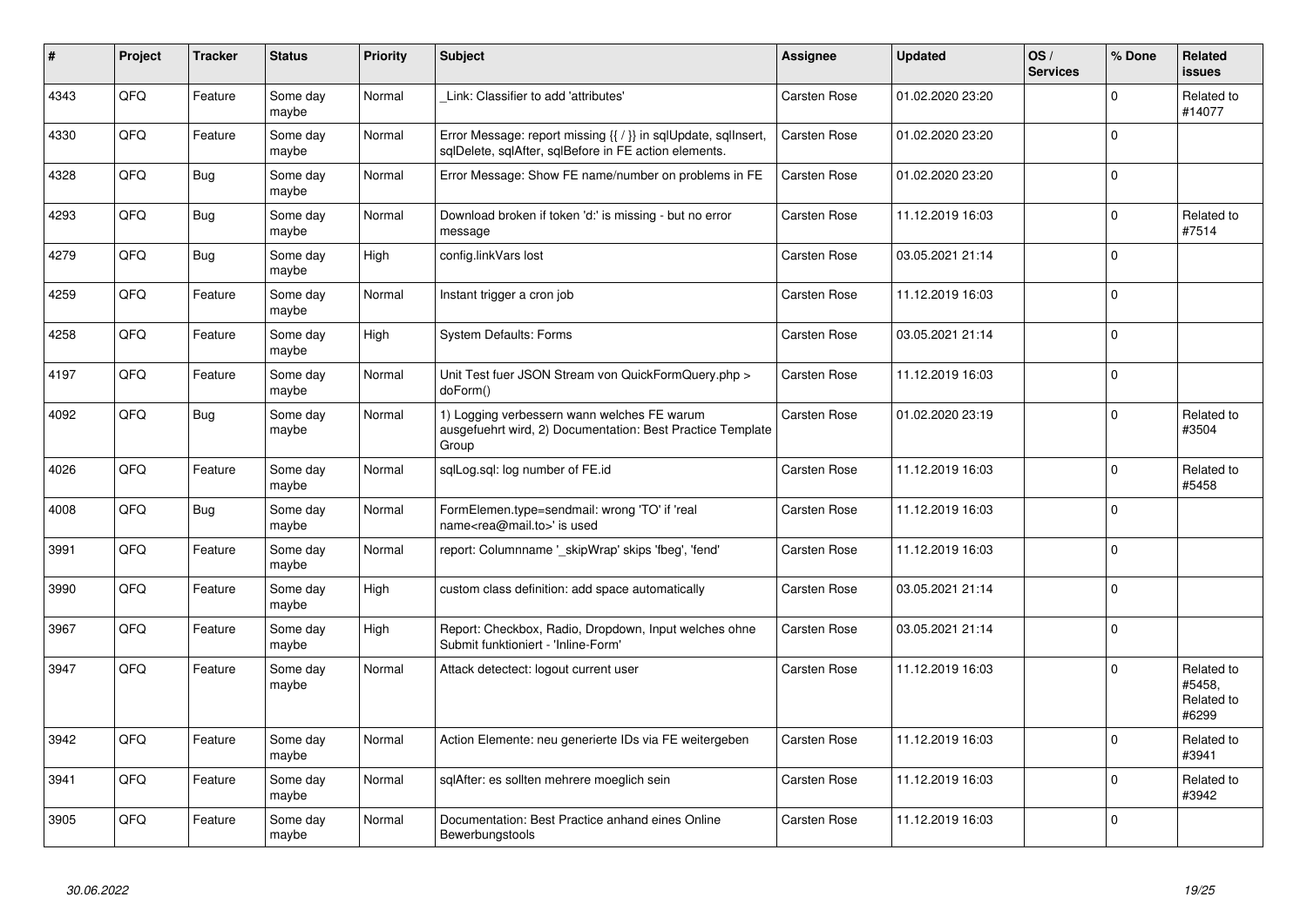| #    | Project | <b>Tracker</b> | <b>Status</b>     | <b>Priority</b> | <b>Subject</b>                                                                                                                               | <b>Assignee</b>     | <b>Updated</b>   | OS/<br><b>Services</b> | % Done      | Related<br><b>issues</b> |
|------|---------|----------------|-------------------|-----------------|----------------------------------------------------------------------------------------------------------------------------------------------|---------------------|------------------|------------------------|-------------|--------------------------|
| 3900 | QFQ     | Feature        | Some day<br>maybe | Normal          | Extend documentation of 'Copy / Paste'                                                                                                       | Carsten Rose        | 11.12.2019 16:03 |                        | $\Omega$    | Related to<br>#3899      |
| 3895 | QFQ     | Bug            | Some day<br>maybe | Normal          | typeahead pedantic: on lehrkredit Idap webpass - if only one<br>person is in dropdown, such person can't be selected                         | Carsten Rose        | 11.12.2019 16:03 |                        | $\Omega$    |                          |
| 3882 | QFQ     | <b>Bug</b>     | Some day<br>maybe | Normal          | templateGroup: disable 'add' if limit is reached - funktioniert<br>nicht wenn bereits records existierten                                    | Carsten Rose        | 11.12.2019 16:03 |                        | $\Omega$    |                          |
| 3877 | QFQ     | Feature        | Some day<br>maybe | Normal          | FormEditor: die Felder die aktuell nicht gebraucht werden<br>nur auf readonly/disabled setzen (nicht ausblenden > das<br>irritiert.          | Carsten Rose        | 11.12.2019 16:03 |                        | $\Omega$    |                          |
| 3848 | QFQ     | Feature        | Some day<br>maybe | High            | Antivirus check fuer Upload files in qfq?                                                                                                    | Carsten Rose        | 03.05.2021 21:14 |                        | $\Omega$    | Related to<br>#4131      |
| 3811 | QFQ     | <b>Bug</b>     | Some day<br>maybe | Normal          | Dynamic Update: extraButtonInfo - Text aktualisieren                                                                                         | Carsten Rose        | 11.12.2019 16:03 |                        | $\Omega$    | Related to<br>#11517     |
| 3750 | QFQ     | <b>Bug</b>     | Some day<br>maybe | Normal          | FE in a row: if one violates check, all are red                                                                                              | Carsten Rose        | 11.12.2019 16:03 |                        | $\Omega$    |                          |
| 3708 | QFQ     | Feature        | Some day<br>maybe | Normal          | Form: input - 'specialchars', 'none'  gewisse tags<br>erlauben, andere verbieten                                                             | Carsten Rose        | 11.12.2019 16:02 |                        | $\Omega$    | Related to<br>#14320     |
| 3682 | QFQ     | <b>Bug</b>     | Some day<br>maybe | Normal          | Dynamic update: Radio buttons                                                                                                                | <b>Carsten Rose</b> | 11.12.2019 16:02 |                        | $\Omega$    |                          |
| 3677 | QFQ     | Feature        | Some day<br>maybe | Normal          | wkhtmltopdf: FE User access prohibited, if client IP changes<br>\$TYPO3_CONF_VARS[FE][lockIP]                                                | Carsten Rose        | 11.12.2019 16:02 |                        | $\mathbf 0$ |                          |
| 3666 | QFQ     | Feature        | Some day<br>maybe | Normal          | a) Performance Messung: mysql_real_escape_string() im<br>Vergleich zu str_replace(), b) doppeltes Aufrufen von<br>mysql_real_escape_string() | Carsten Rose        | 11.12.2019 16:02 |                        | $\Omega$    |                          |
| 3588 | QFQ     | Bug            | Some day<br>maybe | Normal          | templateGroup: versteckte Elemente werden weiterhin<br>gespeichert.                                                                          | <b>Carsten Rose</b> | 11.12.2019 16:02 |                        | $\Omega$    |                          |
| 3570 | QFQ     | Bug            | Some day<br>maybe | High            | Formular mit prmitnew   permitEdit=Always wird nicht<br>aufgerufen (ist leer)                                                                | Carsten Rose        | 03.05.2021 21:14 |                        | $\Omega$    |                          |
| 3537 | QFQ     | Feature        | Some day<br>maybe | Low             | SHOW COLUMNS FROM tableName - Extend '{{!'<br>definition                                                                                     | Carsten Rose        | 11.12.2019 16:02 |                        | $\Omega$    |                          |
| 3458 | QFQ     | Feature        | Some day<br>maybe | Normal          | Display 'Edit Form Element'-Checkbox on form: should<br>depend on FE Group                                                                   | <b>Carsten Rose</b> | 11.12.2019 16:02 |                        | $\Omega$    | Related to<br>#3447      |
| 3457 | QFQ     | Feature        | Some day<br>maybe | Normal          | LDAP: concat multi values to one single entry                                                                                                | Carsten Rose        | 11.12.2019 16:02 |                        | $\Omega$    |                          |
| 3385 | QFQ     | Feature        | Some day<br>maybe | Normal          | templateGroup: insert/update/delete non primary records                                                                                      | Carsten Rose        | 11.12.2019 16:02 |                        | $\Omega$    |                          |
| 3350 | QFQ     | Feature        | Some day<br>maybe | Normal          | FormEditor: Hilfetext hinter 'checktype'                                                                                                     | Carsten Rose        | 11.12.2019 16:02 |                        | $\mathbf 0$ |                          |
| 3349 | QFQ     | <b>Bug</b>     | Some day<br>maybe | Normal          | config.qfq.ini: a) vertraegt keine '=' im Value (z.B. Passwort),<br>b) Values sollten in ticks einschliessbar sein (spaces, )                | Carsten Rose        | 11.12.2019 16:02 |                        | $\mathbf 0$ |                          |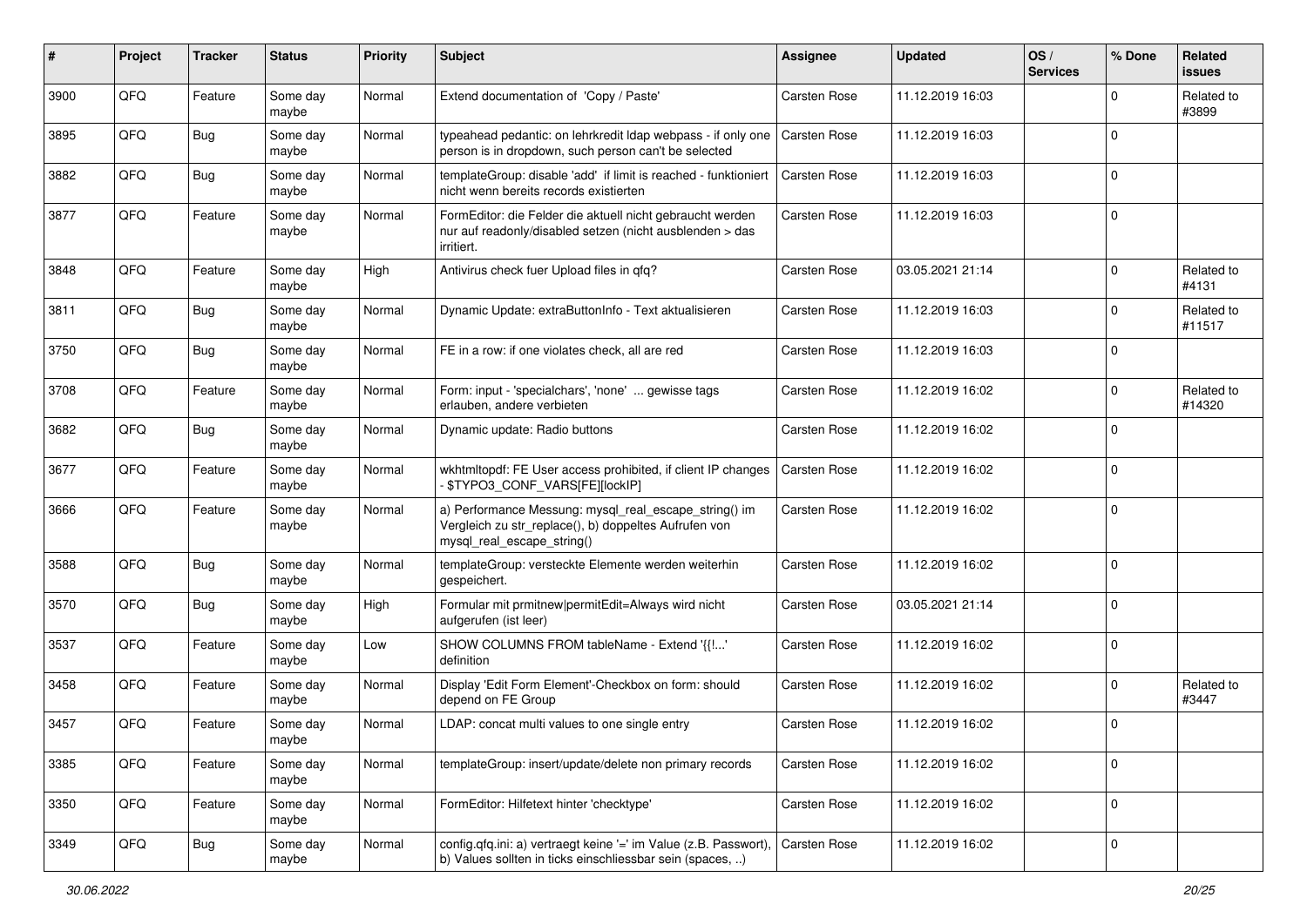| $\sharp$ | Project | <b>Tracker</b> | <b>Status</b>     | <b>Priority</b> | <b>Subject</b>                                                                                                     | <b>Assignee</b>     | <b>Updated</b>   | OS/<br><b>Services</b> | % Done      | <b>Related</b><br>issues                    |
|----------|---------|----------------|-------------------|-----------------|--------------------------------------------------------------------------------------------------------------------|---------------------|------------------|------------------------|-------------|---------------------------------------------|
| 3332     | QFQ     | Feature        | Some day<br>maybe | Normal          | Uploads: Thumbnails, Details zum hochgeladenen File                                                                | <b>Carsten Rose</b> | 11.12.2019 16:02 |                        | $\Omega$    | Related to<br>#3264,<br>Related to<br>#5333 |
| 3331     | QFQ     | Feature        | Some day<br>maybe | Normal          | Default Tooltip fuer _page? Links: mit Form und Record ID                                                          | <b>Carsten Rose</b> | 11.12.2019 16:02 |                        | $\Omega$    |                                             |
| 3291     | QFQ     | Feature        | Some day<br>maybe | Normal          | AutoCron websiteToken                                                                                              | <b>Carsten Rose</b> | 11.12.2019 16:02 |                        | $\mathbf 0$ | Related to<br>#4250                         |
| 3285     | QFQ     | Feature        | Some day<br>maybe | Normal          | Zeichenlimit pro Feld: textarea / editor                                                                           | <b>Carsten Rose</b> | 11.12.2019 16:02 |                        | $\Omega$    |                                             |
| 3273     | QFQ     | Feature        | Some day<br>maybe | Low             | Dirty Flag in Form                                                                                                 | <b>Carsten Rose</b> | 11.12.2019 16:02 |                        | $\Omega$    |                                             |
| 3267     | QFQ     | Feature        | Some day<br>maybe | Normal          | 2 Forms auf einer Seite: real + Read only                                                                          | <b>Carsten Rose</b> | 11.12.2019 16:03 |                        | $\Omega$    |                                             |
| 3216     | QFQ     | Feature        | Some day<br>maybe | Normal          | dynamic update für checkbox label2                                                                                 | <b>Carsten Rose</b> | 11.12.2019 16:03 |                        | $\mathbf 0$ | Related to<br>#2081                         |
| 3130     | QFG     | <b>Bug</b>     | Some day<br>maybe | Normal          | Debug Info's nicht korrekt nach 'New > Save'.                                                                      | Carsten Rose        | 11.12.2019 16:03 |                        | $\Omega$    | Related to<br>#3253                         |
| 3109     | QFQ     | Bug            | Some day<br>maybe | High            | RealUrl: Links werden nicht korrekt gerendert                                                                      | <b>Carsten Rose</b> | 03.05.2021 21:14 |                        | $\mathbf 0$ |                                             |
| 3061     | QFQ     | <b>Bug</b>     | Some day<br>maybe | High            | winstitute: mysql connection durcheinander - nmhp17<br>(ag7)/QFQ arbeitet mit DB/Tabellen von biostat.             | <b>Carsten Rose</b> | 03.05.2021 21:14 |                        | $\Omega$    |                                             |
| 2995     | QFQ     | Feature        | Some day<br>maybe | Normal          | Dropdown JQuery Plugin: 'chosen' - Moeglichkeit um Select<br>Listen mehr Funktion zu geben. Kein Bootstrap noetig. | <b>Carsten Rose</b> | 11.12.2019 16:03 |                        | $\Omega$    |                                             |
| 2643     | QFQ     | Bug            | Some day<br>maybe | Normal          | Zend / PHP Webinars anschauen                                                                                      | <b>Carsten Rose</b> | 01.02.2020 15:56 |                        | $\mathbf 0$ |                                             |
| 2084     | QFQ     | Feature        | Some day<br>maybe | Normal          | Mailto mit encryption: Subrecord                                                                                   | <b>Carsten Rose</b> | 11.12.2019 16:03 |                        | $\mathbf 0$ | Related to<br>#2082                         |
| 1946     | QFQ     | Feature        | Some day<br>maybe | Normal          | Kontrolle ob der ReadOnly Modus bei den<br>Formularelementen korrekt implementiert ist                             | <b>Carsten Rose</b> | 11.12.2019 16:03 |                        | $\Omega$    |                                             |
| 1635     | QFQ     | Feature        | Some day<br>maybe | Normal          | QFQ Extension content record: weitere Optionen<br>einblenden.                                                      | <b>Carsten Rose</b> | 11.12.2019 16:03 |                        | $\mathbf 0$ |                                             |
| 13647    | QFQ     | Bug            | <b>New</b>        | Normal          | Autofocus funktioniert nicht auf Chrome                                                                            | Benjamin Baer       | 19.03.2022 17:44 |                        | $\Omega$    |                                             |
| 13528    | QFQ     | Bug            | <b>New</b>        | Normal          | qfq.io > releases: es wird kein neues Release angelegt                                                             | Benjamin Baer       | 19.03.2022 17:46 |                        | $\mathbf 0$ |                                             |
| 12556    | QFQ     | Feature        | New               | Normal          | Pills Title: colored = static or dynamic on allrequiredgiven                                                       | Benjamin Baer       | 19.03.2022 17:49 |                        | $\Omega$    |                                             |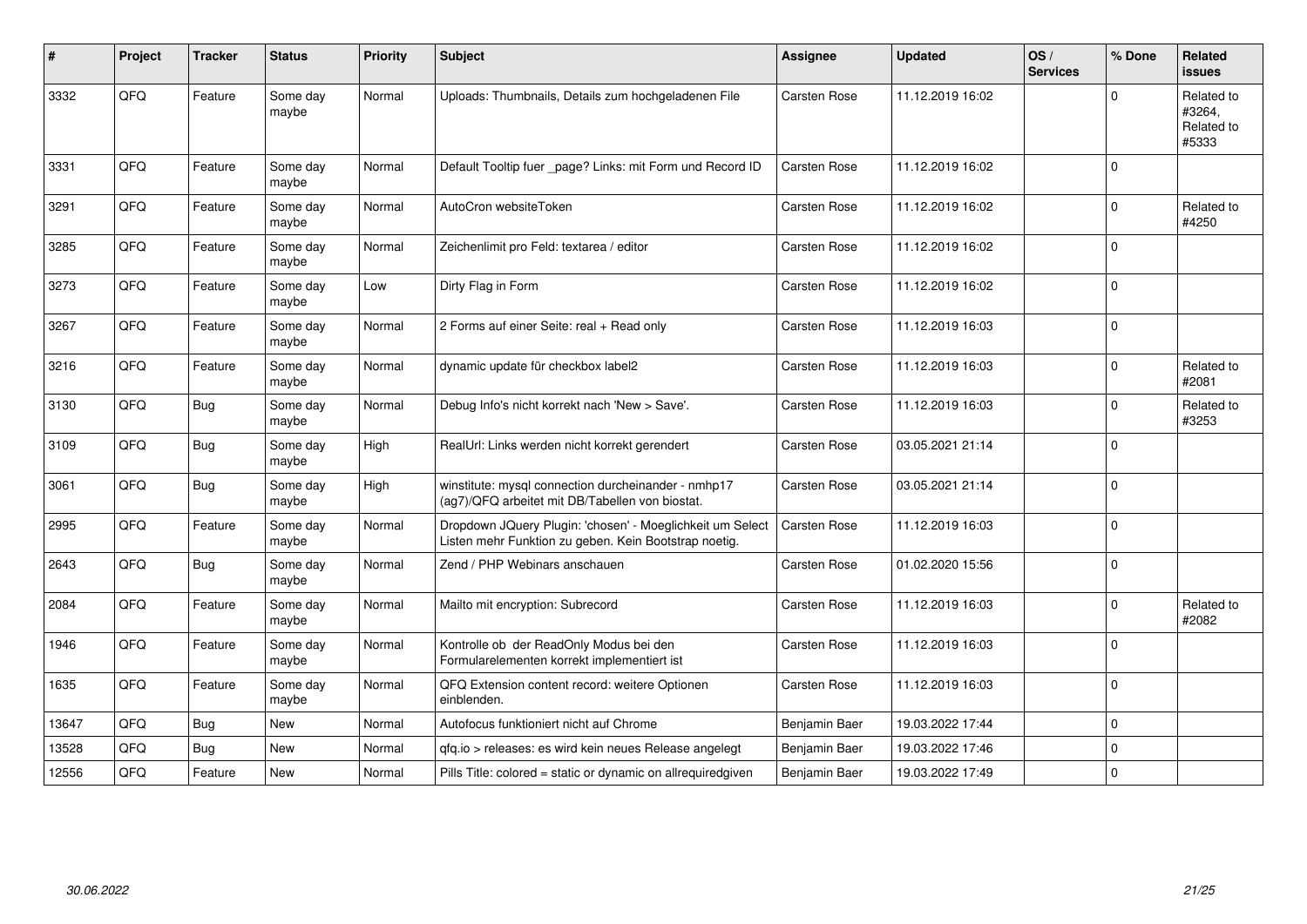| #     | Project | <b>Tracker</b> | <b>Status</b>     | <b>Priority</b> | <b>Subject</b>                                                                                      | <b>Assignee</b> | <b>Updated</b>   | OS/<br><b>Services</b> | % Done      | <b>Related</b><br>issues                                              |
|-------|---------|----------------|-------------------|-----------------|-----------------------------------------------------------------------------------------------------|-----------------|------------------|------------------------|-------------|-----------------------------------------------------------------------|
| 12490 | QFQ     | Feature        | <b>New</b>        | Normal          | Loading Plugins in QFQ - see what tinymce does. (lazy<br>loading)                                   | Benjamin Baer   | 08.06.2022 10:37 |                        | $\Omega$    | Related to<br>#12611.<br>Related to<br>#10013,<br>Related to<br>#7732 |
| 12476 | QFQ     | Feature        | New               | Normal          | clearMe: a) should trigger 'dirty', b) sticky on textarea resize                                    | Benjamin Baer   | 04.01.2022 08:40 |                        | $\mathbf 0$ | Related to<br>#9528                                                   |
| 11237 | QFQ     | <b>Bug</b>     | New               | High            | Radiobutton / parameter.buttonClass= btn-default - kein<br>dirty Trigger                            | Benjamin Baer   | 03.05.2021 21:12 |                        | $\Omega$    | Related to<br>#10766                                                  |
| 11057 | QFQ     | <b>Bug</b>     | New               | High            | Checkboxes ohne span.checkmark im Report werden<br>ausgeblendet                                     | Benjamin Baer   | 03.05.2021 21:12 |                        | $\mathbf 0$ | Related to<br>#11039                                                  |
| 2665  | QFQ     | Bug            | Priorize          | Normal          | Dynamic Update funktioniert nicht, wenn beim<br>entsprechenden FormElement eine size angegeben ist. | Benjamin Baer   | 03.01.2022 08:12 |                        | 30          |                                                                       |
| 10003 | QFQ     | Feature        | Priorize          | Normal          | fieldset: stronger visualize group                                                                  | Benjamin Baer   | 12.02.2020 08:13 |                        | $\mathbf 0$ |                                                                       |
| 9135  | QFQ     | Feature        | Priorize          | Normal          | Progress Bar generic / replace old hourglass download<br>popup                                      | Benjamin Baer   | 03.01.2022 07:43 |                        | $\mathbf 0$ |                                                                       |
| 7965  | QFQ     | Feature        | Priorize          | Normal          | Input type 'text' with visual format - currency                                                     | Benjamin Baer   | 03.01.2022 07:45 |                        | $\mathbf 0$ |                                                                       |
| 7730  | QFQ     | Feature        | Priorize          | Normal          | SELECT Box: title in between                                                                        | Benjamin Baer   | 01.02.2020 23:22 |                        | $\mathbf 0$ |                                                                       |
| 6870  | QFQ     | Feature        | Priorize          | Normal          | Click on '_link' triggers an API call                                                               | Benjamin Baer   | 03.01.2022 08:25 |                        | $\mathbf 0$ |                                                                       |
| 6801  | QFQ     | Feature        | Priorize          | Normal          | Fabric: Maximize / FullIscreen                                                                      | Benjamin Baer   | 21.03.2022 09:56 |                        | $\mathbf 0$ |                                                                       |
| 6566  | QFQ     | <b>Bug</b>     | Priorize          | Normal          | Link Function 'delete': provided parameter missing on page<br>reload                                | Benjamin Baer   | 03.01.2022 08:08 |                        | $\mathbf 0$ |                                                                       |
| 6224  | QFQ     | Feature        | Priorize          | Normal          | Dynamic update: fade in/out fields                                                                  | Benjamin Baer   | 21.03.2022 09:50 |                        | $\mathbf 0$ |                                                                       |
| 6140  | QFQ     | <b>Bug</b>     | Priorize          | Normal          | QFQ DnD Sort: Locked fields                                                                         | Benjamin Baer   | 21.03.2022 09:56 |                        | $\mathbf 0$ |                                                                       |
| 5562  | QFQ     | Feature        | Priorize          | Normal          | Drag'n'Drop fuer Uploads                                                                            | Benjamin Baer   | 21.03.2022 09:52 |                        | $\mathbf 0$ | Related to<br>#9706                                                   |
| 5366  | QFQ     | Feature        | Priorize          | Normal          | Saving with keyboard shortcuts                                                                      | Benjamin Baer   | 21.03.2022 09:47 |                        | $\mathbf 0$ |                                                                       |
| 4457  | QFQ     | <b>Bug</b>     | Priorize          | Normal          | typeahead: pressing return to select an item, saves the form<br>and closes the form.                | Benjamin Baer   | 03.01.2022 08:01 |                        | $\mathbf 0$ | Related to<br>#4398                                                   |
| 7602  | QFQ     | Feature        | ToDo              | High            | Multi Select: with checkboxes                                                                       | Benjamin Baer   | 22.03.2022 09:07 |                        | 0           |                                                                       |
| 9898  | QFQ     | Bug            | Feedback          | Normal          | Formular trotz Timeout gespeichert                                                                  | Benjamin Baer   | 01.02.2020 15:56 |                        | $\Omega$    |                                                                       |
| 9548  | QFQ     | Feature        | Feedback          | High            | FormElement: Pattern mismatch - optional report only on<br>focus lost                               | Benjamin Baer   | 03.05.2021 21:14 |                        | $\mathbf 0$ |                                                                       |
| 9535  | QFQ     | <b>Bug</b>     | Feedback          | Normal          | Report:  AS ' vertical' - column to wide - vertical >> rot45,<br>rot <sub>90</sub>                  | Benjamin Baer   | 01.02.2020 15:56 |                        | 0           |                                                                       |
| 8522  | QFQ     | Feature        | Some day<br>maybe | Normal          | build QFQ - npm warnings                                                                            | Benjamin Baer   | 01.02.2020 23:19 |                        | 50          |                                                                       |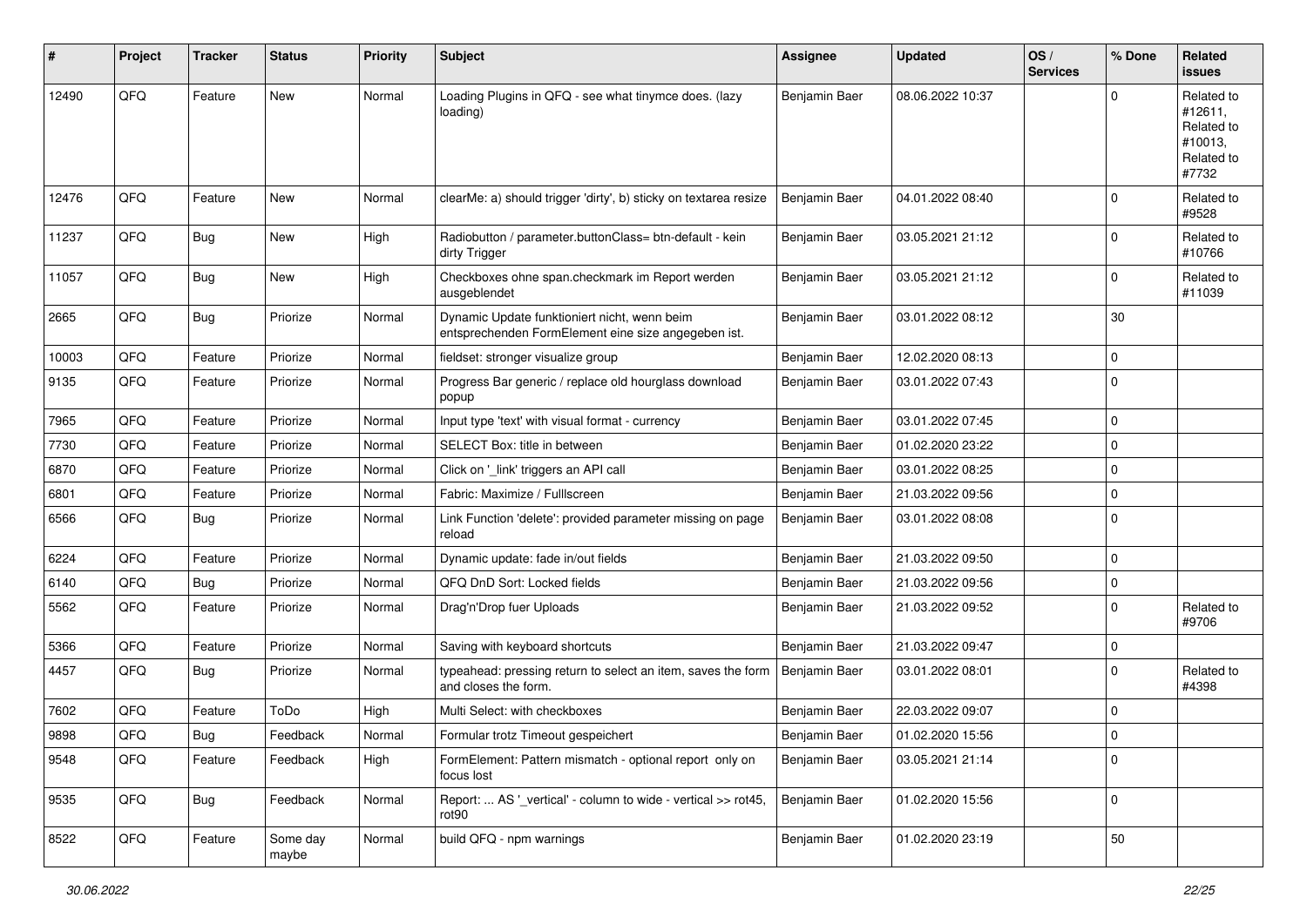| ∦     | Project | <b>Tracker</b> | <b>Status</b>     | <b>Priority</b> | <b>Subject</b>                                                                                                                                           | <b>Assignee</b> | <b>Updated</b>   | OS/<br><b>Services</b> | % Done      | Related<br><b>issues</b>                                               |
|-------|---------|----------------|-------------------|-----------------|----------------------------------------------------------------------------------------------------------------------------------------------------------|-----------------|------------------|------------------------|-------------|------------------------------------------------------------------------|
| 9130  | QFQ     | Feature        | Some day<br>maybe | Normal          | tablesorter: Automatic Row numbering / Zeilenummer                                                                                                       | Benjamin Baer   | 01.02.2020 23:22 |                        | $\Omega$    |                                                                        |
| 7732  | QFQ     | Feature        | Some day<br>maybe | Normal          | Javascript: Lazy Loading der add on libs                                                                                                                 | Benjamin Baer   | 08.06.2022 10:38 |                        | $\Omega$    | Related to<br>#12611.<br>Related to<br>#12490,<br>Related to<br>#10013 |
| 6972  | QFQ     | Feature        | Some day<br>maybe | Normal          | Fabric Clipboard / cross browser tab                                                                                                                     | Benjamin Baer   | 01.02.2020 23:21 |                        | $\Omega$    |                                                                        |
| 6970  | QFQ     | Feature        | Some day<br>maybe | Normal          | tablesorter: default fuer 'sortReset' aendern von 'Ctrl' zu 'Alt'                                                                                        | Benjamin Baer   | 01.02.2020 23:21 |                        | $\mathbf 0$ |                                                                        |
| 5389  | QFQ     | Feature        | Some day<br>maybe | Normal          | QFQ Design: Multline label / note                                                                                                                        | Benjamin Baer   | 01.02.2020 23:19 |                        | $\Omega$    |                                                                        |
| 5024  | QFQ     | Feature        | Some day<br>maybe | Normal          | Fabric: Generate PDF with edits                                                                                                                          | Benjamin Baer   | 01.02.2020 23:20 |                        | $\Omega$    | Related to<br>#10704                                                   |
| 4454  | QFQ     | <b>Bug</b>     | Some day<br>maybe | Normal          | Required Elements: multiple elements in a row - whole row<br>marked if only one input is empty.                                                          | Benjamin Baer   | 01.02.2020 23:20 |                        | $\mathbf 0$ |                                                                        |
| 4420  | QFQ     | Feature        | Some day<br>maybe | Normal          | Client: Local Storage - store the changes of a form, local in<br>the browser.                                                                            | Benjamin Baer   | 11.12.2019 16:02 |                        | $\Omega$    |                                                                        |
| 4398  | QFQ     | <b>Bug</b>     | Some day<br>maybe | Normal          | Typeahead: mouse click in a prefilled input opens a single<br>item dropdown with the current value - click on it seems to<br>set the value, not the key. | Benjamin Baer   | 01.02.2020 23:20 |                        | $\mathbf 0$ | Related to<br>#4457                                                    |
| 3692  | QFQ     | Feature        | Some day<br>maybe | Normal          | QFQ Webseite                                                                                                                                             | Benjamin Baer   | 11.12.2019 16:02 |                        | $\Omega$    | Related to<br>#5033                                                    |
| 3415  | QFQ     | Feature        | Some day<br>maybe | Normal          | FE Login Box Templatefile                                                                                                                                | Benjamin Baer   | 11.12.2019 16:02 |                        | $\Omega$    |                                                                        |
| 2063  | QFQ     | <b>Bug</b>     | Some day<br>maybe | Normal          | Pills auf 'inaktiv' setzen falls keine Element auf dem Pill<br>sichtbar sind.                                                                            | Benjamin Baer   | 11.12.2019 16:03 |                        | $\mathbf 0$ | Related to<br>#3752                                                    |
| 14185 | QFQ     | Feature        | <b>New</b>        | Normal          | External/Autocron.php - better suitable directory                                                                                                        | Support: System | 28.05.2022 11:03 |                        | $\Omega$    |                                                                        |
| 12156 | QFQ     | Feature        | <b>New</b>        | Normal          | Form: Optional disable 'leave page'                                                                                                                      |                 | 03.05.2021 20:45 |                        | $\Omega$    |                                                                        |
| 12135 | QFQ     | Feature        | <b>New</b>        | Normal          | Subrecord: Notiz                                                                                                                                         |                 | 24.04.2021 16:58 |                        | $\mathbf 0$ |                                                                        |
| 12039 | QFQ     | Feature        | <b>New</b>        | Normal          | Missing htmlSpecialChar() in pre processing on form submit                                                                                               |                 | 18.02.2021 00:09 |                        | $\Omega$    | Related to<br>#14320                                                   |
| 12038 | QFQ     | Feature        | <b>New</b>        | Normal          | a) STORE VAR: filenameOnlyStripUniq, b) SP:<br>QSTRIPUNIQ()                                                                                              |                 | 17.02.2021 23:55 |                        | $\Omega$    |                                                                        |
| 11850 | QFQ     | Feature        | <b>New</b>        | Urgent          | Wizard Form: basierend auf einer Tabelle eine Form<br>anlegen.                                                                                           |                 | 03.05.2021 21:12 |                        | $\mathbf 0$ | Blocked by<br>#8082                                                    |
| 11716 | QFQ     | Feature        | <b>New</b>        | Normal          | Form an beliebiger Stelle im Report anzeigen                                                                                                             |                 | 09.12.2020 09:47 |                        | $\Omega$    |                                                                        |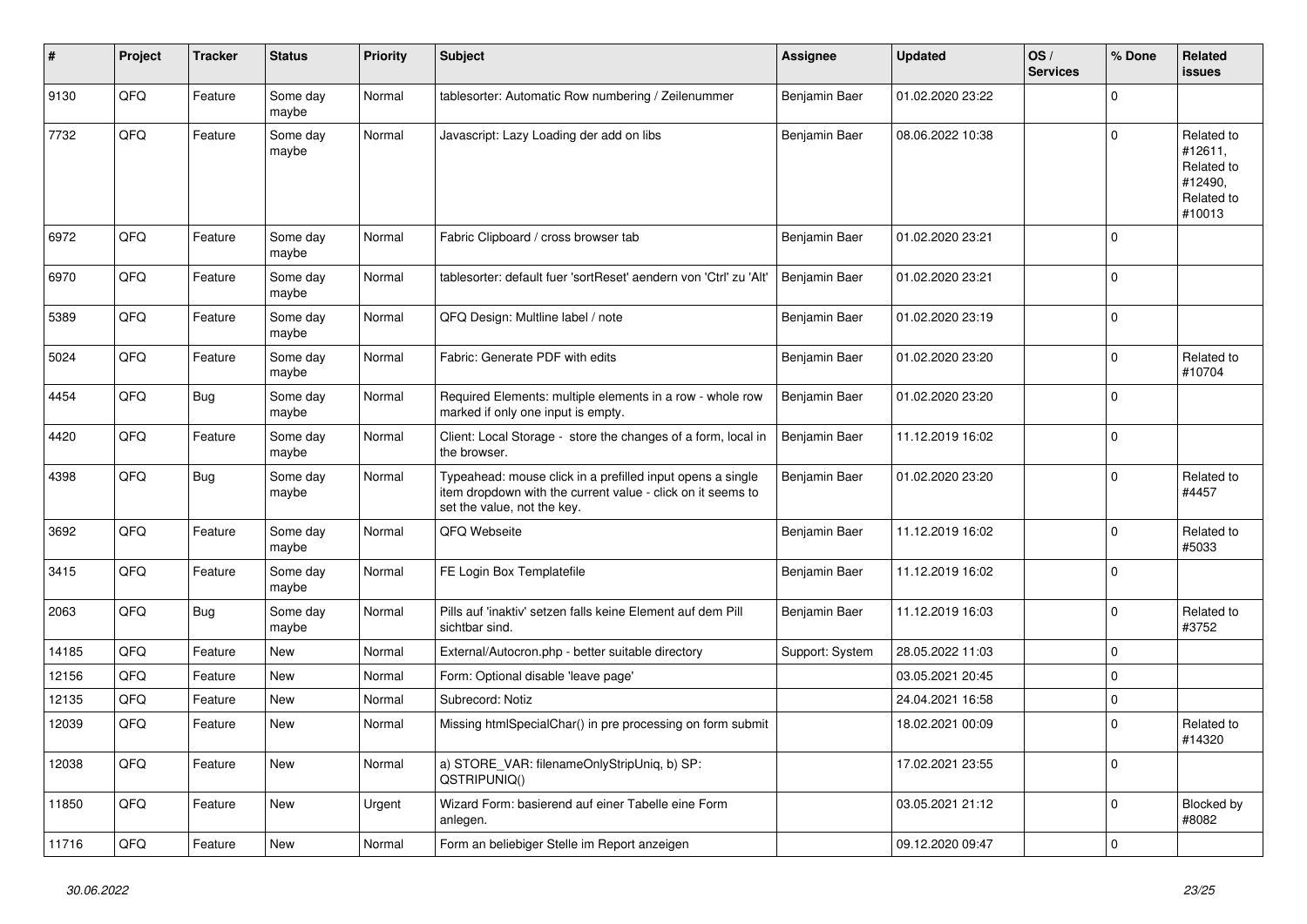| $\vert$ # | Project | <b>Tracker</b> | <b>Status</b>     | <b>Priority</b> | <b>Subject</b>                                                             | <b>Assignee</b> | <b>Updated</b>   | OS/<br><b>Services</b> | % Done      | <b>Related</b><br><b>issues</b>             |
|-----------|---------|----------------|-------------------|-----------------|----------------------------------------------------------------------------|-----------------|------------------|------------------------|-------------|---------------------------------------------|
| 11715     | QFQ     | <b>Bug</b>     | <b>New</b>        | Normal          | acceptZeroAsRequired and requiredOffButMark do not<br>coincide             |                 | 08.12.2020 12:13 |                        | $\Omega$    |                                             |
| 11535     | QFQ     | Feature        | <b>New</b>        | Normal          | Ability to create SQL columns in frontend QFQ forms                        |                 | 17.11.2020 12:11 |                        | $\mathbf 0$ |                                             |
| 11534     | QFQ     | Feature        | <b>New</b>        | Normal          | Report: Action on selected rows - Table batchprocessing<br>feature         |                 | 18.11.2020 08:15 |                        | $\mathbf 0$ |                                             |
| 11522     | QFQ     | Bug            | <b>New</b>        | Normal          | Aus/Einblenden von Reitern                                                 |                 | 13.11.2020 14:58 |                        | $\mathbf 0$ |                                             |
| 11195     | QFQ     | <b>Bug</b>     | <b>New</b>        | Low             | Dynamic Update: Note not updated if new text is empty<br>(v20.4)           |                 | 25.09.2020 11:14 |                        | $\mathbf 0$ |                                             |
| 10890     | QFQ     | Bug            | <b>New</b>        | Normal          | AutoCron hangs                                                             |                 | 20.07.2020 13:56 |                        | $\pmb{0}$   |                                             |
| 10874     | QFQ     | Feature        | <b>New</b>        | Normal          | Erstellen eines Foreign Keys in der Tabelle "FormElement"                  |                 | 13.07.2020 10:11 |                        | $\mathbf 0$ |                                             |
| 10766     | QFQ     | Bug            | <b>New</b>        | High            | Radiobutton / parameter.buttonClass=btn-default: dynamic<br>update         |                 | 03.05.2021 21:12 |                        | $\mathbf 0$ | Related to<br>#11237                        |
| 10763     | QFQ     | Feature        | <b>New</b>        | Normal          | form accessed and submitted despite logout?                                |                 | 16.06.2020 11:43 |                        | $\mathbf 0$ |                                             |
| 10759     | QFQ     | <b>Bug</b>     | <b>New</b>        | Normal          | emptyMeansNull - Feld falsch aktualisiert                                  |                 | 12.11.2020 23:45 |                        | $\Omega$    |                                             |
| 10384     | QFQ     | Feature        | New               | Normal          | Parameter Exchange QFQ Instances                                           |                 | 07.05.2020 09:38 |                        | $\mathbf 0$ |                                             |
| 10345     | QFQ     | Feature        | New               | Normal          | Templates - Patterns QFQ Style                                             |                 | 03.05.2021 21:01 |                        | $\mathbf 0$ | Related to<br>#10713                        |
| 10324     | QFQ     | Bug            | <b>New</b>        | Normal          | Excel Export mit Template funktioniert nur, wenn Template<br>vor uid kommt |                 | 30.03.2020 11:20 |                        | $\Omega$    | Related to<br>#10257                        |
| 10114     | QFQ     | Feature        | <b>New</b>        | High            | Symbol (Link): 'G:' (Glyphicon) replaced by 'i:' (icon)                    |                 | 07.12.2021 17:19 |                        | $\Omega$    | Related to<br>#3797,<br>Related to<br>#4194 |
| 9855      | QFQ     | Bug            | <b>New</b>        | Normal          | <b>Required Check</b>                                                      |                 | 01.02.2020 15:56 |                        | $\mathbf 0$ |                                             |
| 9853      | QFQ     | Feature        | <b>New</b>        | Normal          | Check das SQL / QFQ / Mail Logfile geschrieben wird                        |                 | 09.01.2020 11:15 |                        | $\mathbf 0$ |                                             |
| 4194      | QFQ     | Feature        | In Progress       | Normal          | Bootstrap 4 ist jetzt offiziel                                             |                 | 03.05.2021 20:47 |                        | $\Omega$    | Related to<br>#10114                        |
| 1623      | QFQ     | Feature        | Some day<br>maybe | Normal          | RealURL                                                                    |                 | 11.12.2019 16:03 |                        | 30          |                                             |
| 10738     | QFQ     | Feature        | Some day<br>maybe | Normal          | CORS headers for external API requests                                     |                 | 10.06.2020 14:00 |                        | $\Omega$    |                                             |
| 9126      | QFQ     | <b>Bug</b>     | Some day<br>maybe | Normal          | hidden Form elements are present in page source                            |                 | 02.01.2021 18:41 |                        | $\mathbf 0$ |                                             |
| 9024      | QFQ     | <b>Bug</b>     | Some day<br>maybe | Normal          | QFQ Einarbeitung                                                           |                 | 01.02.2020 15:56 |                        | $\mathbf 0$ |                                             |
| 9020      | QFQ     | Bug            | Some day<br>maybe | Normal          | radio mit buttonClass und dynamicUpdate lassen sich nicht<br>kombinieren   |                 | 11.12.2019 16:01 |                        | $\mathbf 0$ |                                             |